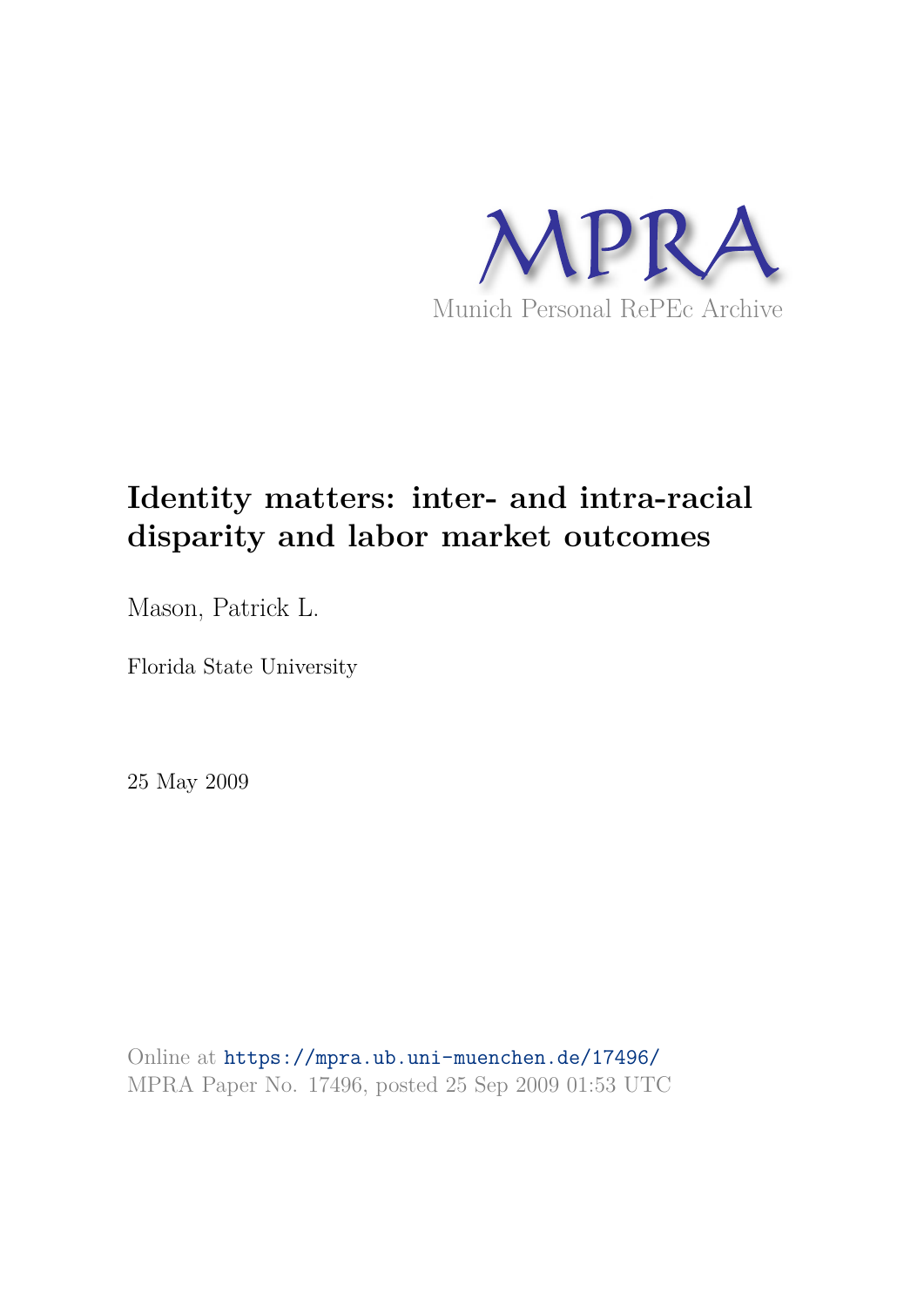# **Identity matters: inter- and intra-racial disparity and labor market outcomes**

Patrick L. Mason Professor of Economics & Director, African American Studies Program 266 Bellamy Building Florida State University Tallahassee, Florida 32306-2180 (850) 644-9146  $(850)$  644 – 4535 (fax) pmason@fsu.edu

May 8, 2009

## **Abstract**

 Standard analysis of racial inequality incorporates racial classification as an exogenous binary variable. This approach obfuscates the importance of racial self-identity and clouds our ability to understand the relative importance of unobserved productivity-linked attributes versus market discrimination as determinants of racial inequality in labor market outcomes. Our examination of identity heterogeneity among African Americans suggests racial wage disparity is most consistent with weak colorism, while genotype disparity best describes racial employment differences. Further, among African Americans, the wage data are not consistent with the hypothesis that black-mixed race wage disparity can be explained by differences in unobserved productivity-linked productive attributes.

JEL codes: J15, J16, J21, J31, J61, J7, Z13

Key words: racial discrimination, racial inequality, identity, African American, African Diaspora, wage discrimination, employment discrimination, Hispanic, acting white, multi-racial, skin shade

© Copyright by 2009 Patrick L. Mason. All rights reserved. Short sections of text, not to exceed two paragraphs, may be quoted without explicit permission provided that full credit, including © notice, is given to the source.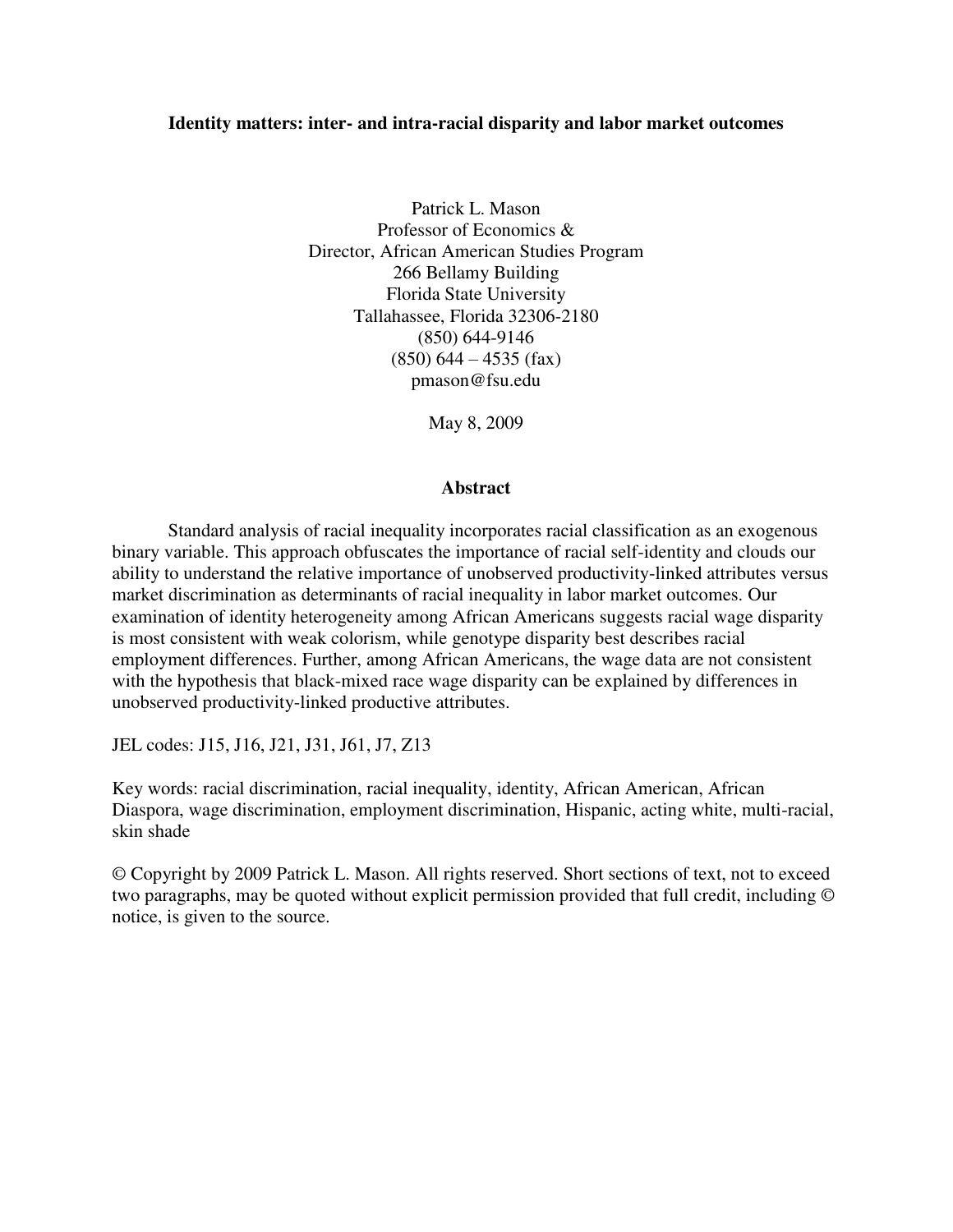Standard econometric analysis of African American – white inequality incorporates racial classification as an exogenous binary variable. However, a white/black dichotomous variable in the earnings equation may be inappropriate since a rising proportion of African Americans selfidentify as both black and white, black and white and some other racial category, or black and some other racial category. Also, the exogenous binary approach obfuscates the relative importance of unobserved skill versus market discrimination as casual determinants of racial wage inequality.

This paper examines identity differences and labor market disparity among African Americans and between African Americans and whites. The increase in identity differences among African Americans provides an opportunity for appraising the relative importance of acculturation and discrimination for inter- and intra-racial wage disparity. Section I reviews the existing literature on racial identity and labor market outcomes. Section II presents the empirical model and hypotheses, while section III discusses the data and section IV presents the results. We conclude with a discussion and summary of the results.

## **I. Literature Review**

Darity, Mason, and Stewart (2006) present racial identity formation as an evolutionary game. For this model, self-identification and labeling conventions are norms that emerge to determine differential degrees of access to private and social resources within and between social groups. If a racialized equilibrium exists, racial conventions are fashioned to limit entry into the wealthiest social group. $1$ 

In a racialized economy, transracial acculturation is an individualist social innovation. It is difficult for this innovation to spread and dislodge the racialized equilibrium because acculturation reduces participation in own-group benefits and increases the cost borne by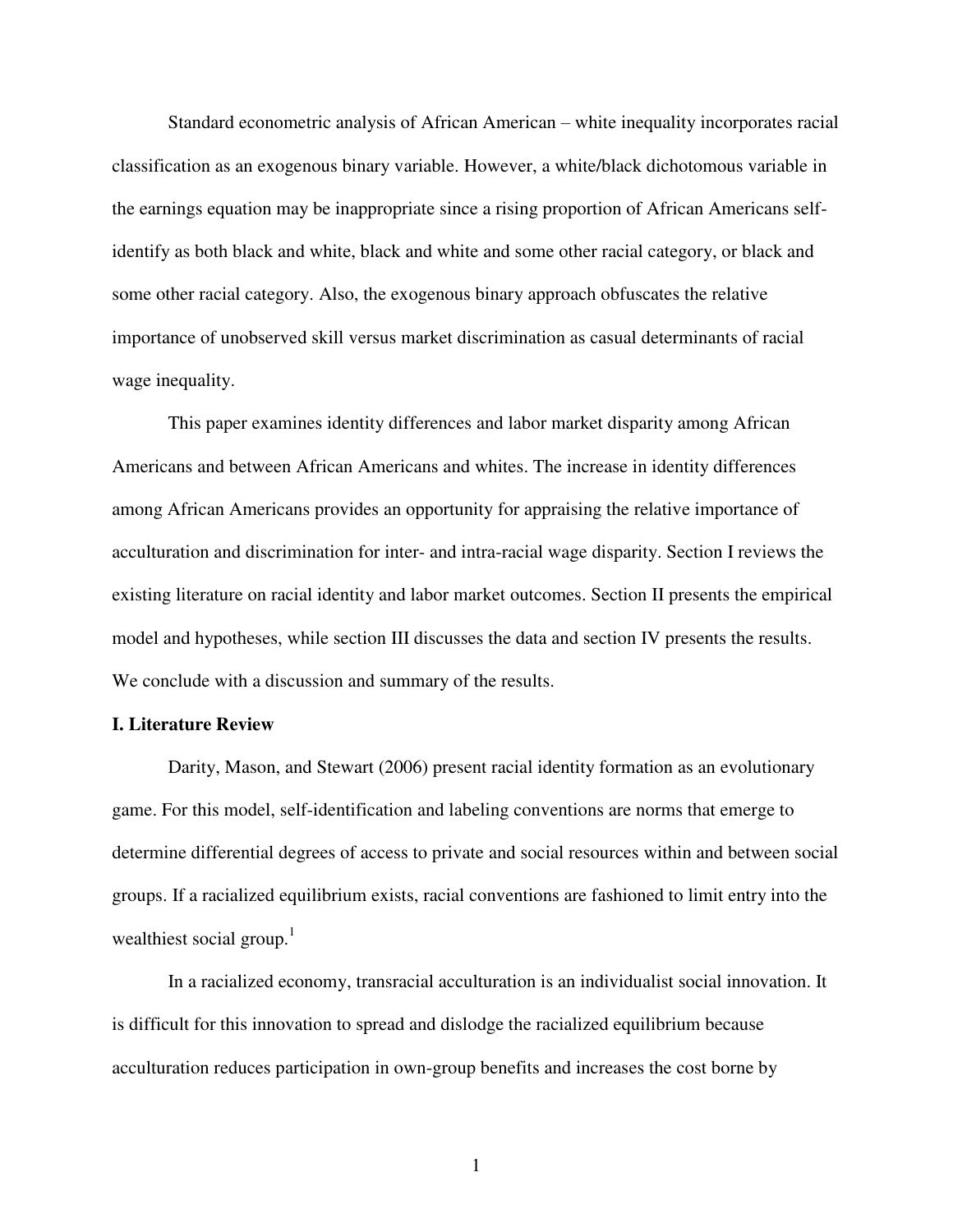individualists due to other-group antagonism. Yet, if there are differential rates of return to social group identity some individuals may attempt identity arbitrage, that is, to find a mechanism that allows transracial acculturation into the group with the higher rate of return to social identity.

Historically, "passing" and "acting white" have been two forms of transracial acculturation available to African Americans.<sup>2</sup> "Passing" occurs when Euro-phenotype persons of African descent covertly adopt a white racial identity. If there is a relatively large economic payoff to whiteness, there will be strong incentives for European-featured Africans to identity as white. Passing was particularly popular between the 1850s and 1940s, but appears to be much less prevalent today (Sollors, 1996).

"Acting white" permits transracial acculturation for some African Americans who are otherwise unable to "pass". For instance, although mixed-race self-classification maybe an idiosyncratic consumption good, it is also true that mixed-race self-identification can be an individualistic transracial acculturation strategy that seeks to arbitrage the differences in economic disparity associated with market and social premia obtained by white-only individuals relative to black-only individuals. Consequently, a mixed-race self-identity strategy may not get a person into an advantaged group (e.g., white-only in the US) but it may allow an individual to more or less successfully distance himself from a disadvantaged group (e.g., black-only in the  $US<sup>3</sup>$ 

Colorism is a discriminatory process whereby the extent of racial disparity varies by skin shade, phenotype, or racial self-identification (Goldsmith, Hamilton, and Darity, 2007). Strict colorism exists when the extent of racial disparity against African Americans decreases monotonically as racial self-classification changes from black-only to black-white to white-only. Weak colorism implies that self-identified mixed-race persons may experience differential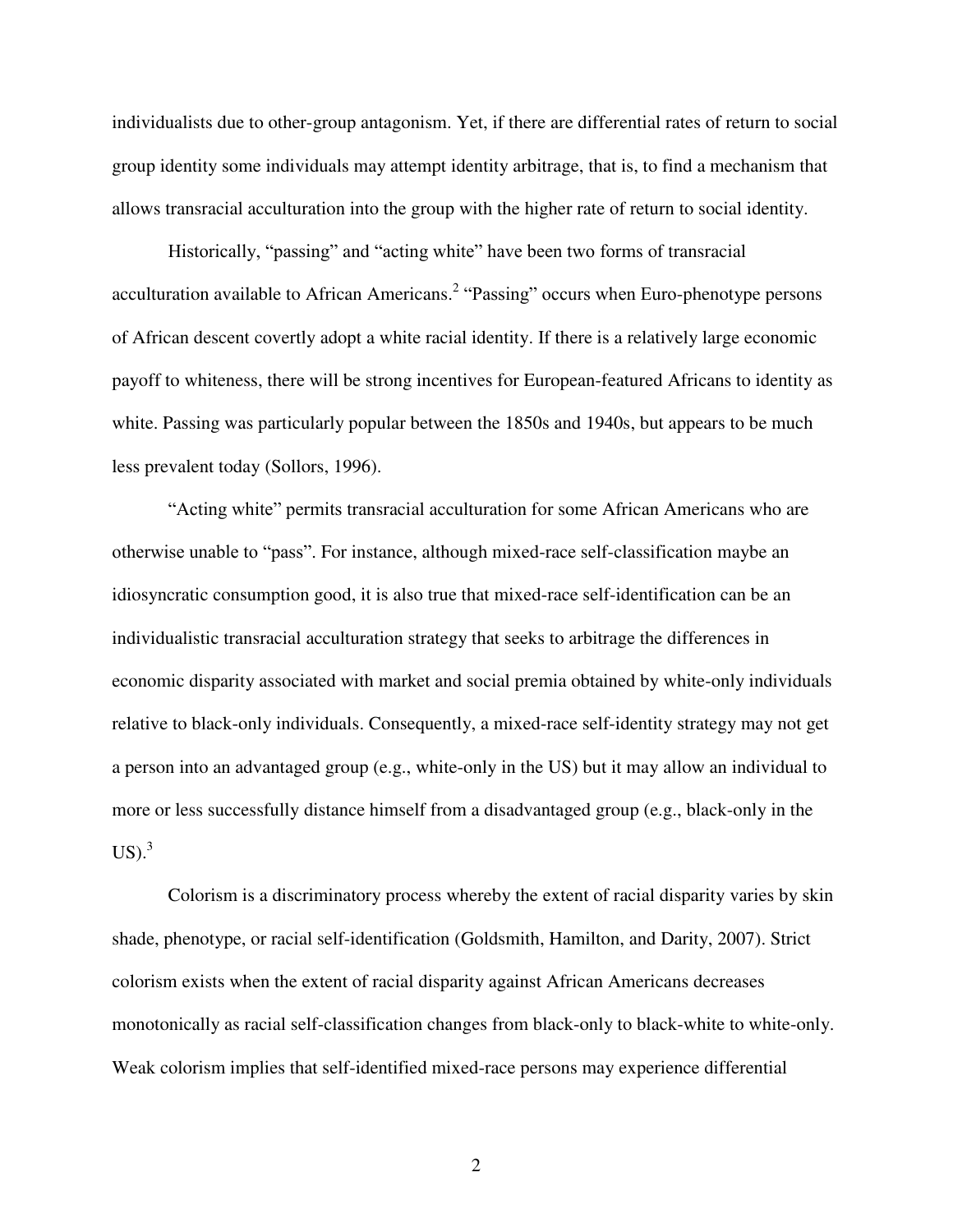market payoffs relative to black-only African Americans, but there is not a monotonic change in disparity as race self-classification changes from black-only to black-white to white-only.

 Identity differences among African Americans were widespread during the 19th century. In their analysis of 1860 census data of the urban South, Bodenhorn and Ruebeck (2003) found that mixed-race persons, "mulattoes," often had economic incentives to distinguish themselves from blacks. By rejecting blackness and "acting white" it was sometimes possible for mulattoes to obtain better education, higher occupational status, and greater wealth accumulation (Bodenhorn and Ruebeck, 2007). Simply separating themselves from black-only or darker African Americans was not sufficient for mulattoes to achieve greater socioeconomic wellbeing, the separation also had to occur in a context whereby it was beneficial to whites. Further, the advantages of mixed-race identity varied by region and by the demographic composition of the population.

 Mixed-race individuals of the Lower South (and the Caribbean) were most frequently the children of affluent white males and (free or enslaved) black women; hence, they secured advantages not available to individuals who were black-only, for example, manumission, some degree of education, and inheritance from fathers. (See Bodenhorn, 2003 and accompanying references). Mixed-race persons of the Upper South were most frequently the children of poor white males and enslaved black women. Hence, the mulatto-black economic differential in the Upper South may have been less extensive than the mulatto-black economic differential in the Lower South.

 Bodenhorn and Ruebeck (2007) confirm a pattern of strict colorism in the 1860 Urban South. They found that black and mixed-race male heads of household accumulate 92 and 45 percent less wealth, respectively, than otherwise identical whites. Similarly, black and mulatto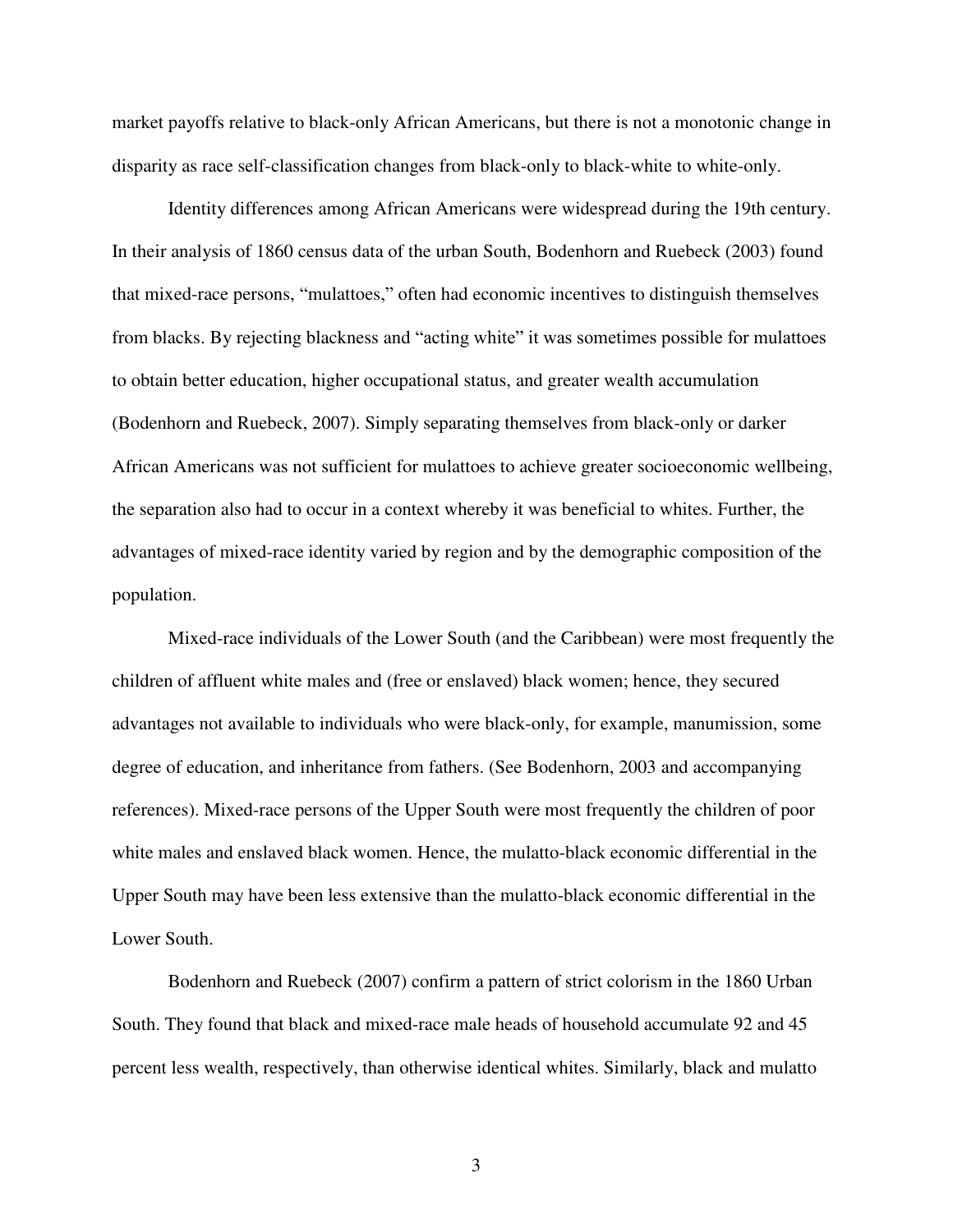female heads of household accumulate 106 and 63 percent less wealth, respectively, than otherwise identical whites. Similarly, in an analysis of 23 counties in rural Virginia Bodenhorn (1999) reports that black-white males attained an average terminal stature of 68.5 inches compared to a terminal stature of just 67.1 inches for dark males, while black-white women were, on average, more than 2 inches taller than dark complexion women.

 For their analysis of contemporary colorism, Goldsmith, Hamilton, and Darity (2007) utilize samples from the 1979-80 National Survey of Black Americans (NSBA) and the Multicity Study of Urban Inequality (MCSUI).<sup>4</sup> For both datasets, Goldsmith, Hamilton, and Darity find evidence that is consistent with weak skin shade colorism. In particular, African Americans as a whole suffer a market penalty relative to whites but the penalty for lighter African Americans is lower than the penalty for medium and darker shade African Americans; there is no statistically significant difference between the penalties for the latter two groups.<sup>5</sup>

 Hersch (2006) also uses the NSBA and finds no statistically significant skin shade effects for women. Hersch's point estimates suggest that very dark and medium complexion African American males have hourly wage penalties of -0.21 log points relative to lighter complexion African American males, while the differential for dark black males is -0.18 log points. Hence, for Hersch (2006) there is weak colorism among African American males.

 The 2003 New Immigrant Survey (NIS) has greater and more precise information on skin shade than other large datasets (Hersch, 2007). Interviewers were provided with a color scale which consists of a series of hands with color increasing in darkness. Skin color was reported on a scale of 0 to 10. Regardless of nation of origin, all immigrants received a skin shade assessment. For a wage equation which contains a standard set of covariates (including English skills) and occupational controls to account for unobserved productivity variables, Hersch finds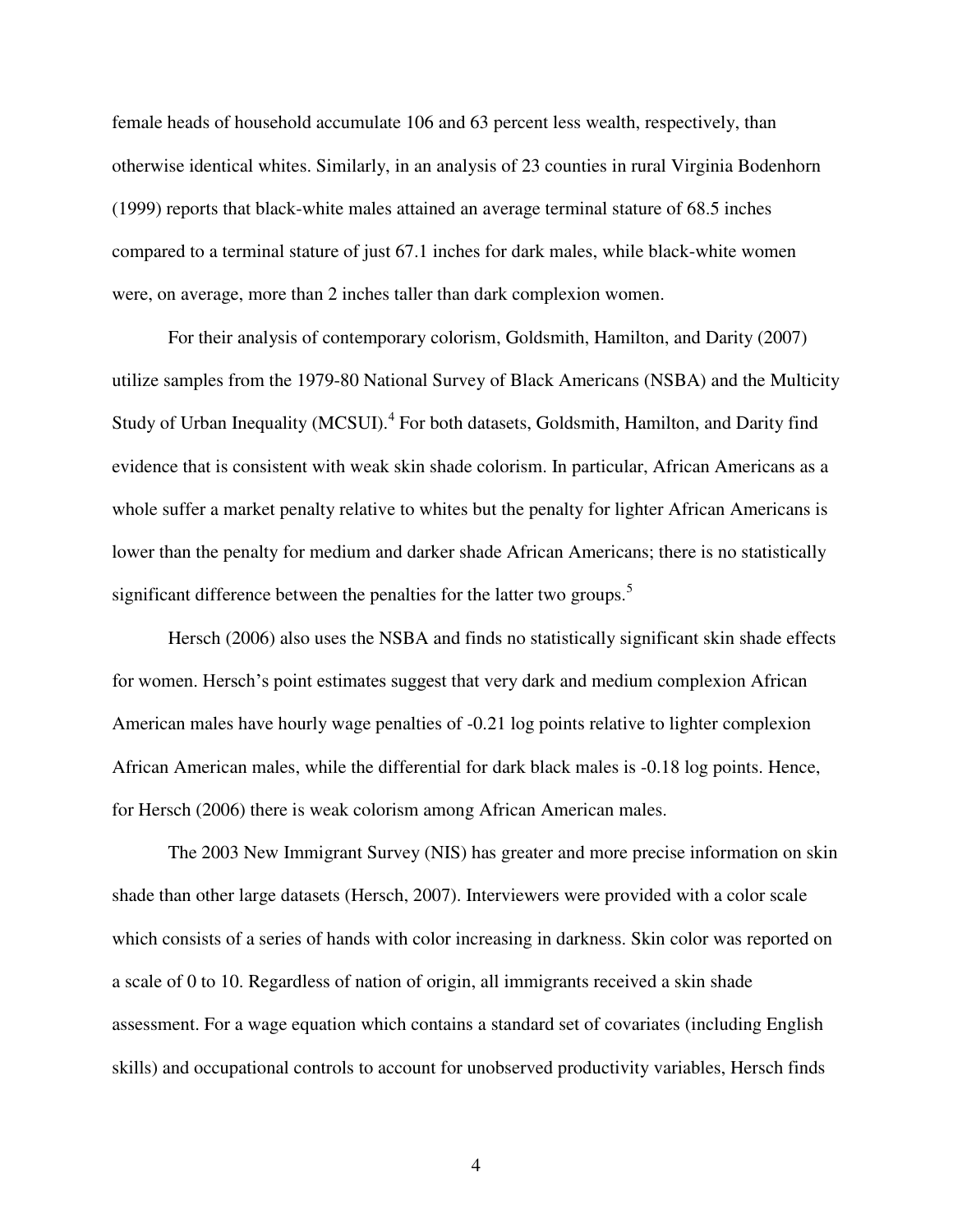that each one point increase in skin tone scale lowers wages by 1.5 percent. The lightest skin immigrants earn 17 percent more than otherwise comparable immigrants with darker skin color, a pattern of strict colorism.

 Empirical evidence suggests that the lower labor market penalty for light skin African Americans is not due to superior social capital, as defined by family background and current neighborhood characteristics. Controlling for family background and current neighborhood has no impact on coefficients of the MCSUI regressions, but raises the coefficient for light skin African Americans by 0.02 log points in the NSBA regressions (Goldsmith, et al., 2007). The lower labor market penalty for light skin African Americans is not due to superior occupational attainment. Controlling for occupation reduces the wage penalty by 0.02 log points for the MCSUI regressions, but has no effect on the coefficient for light skin African Americans in the NSBA regressions.

 Ruebeck, Averett, and Bodenhorn (2006) compare the risky behaviors and academic success of non-Hispanic white, black, and black-white biracial youth. Ruebeck, et al. seek to empirically examine the behavioralist framework of "acting white" to generate hypotheses regarding "acting out" by youth of alternative social groups. Within the behavioralist framework, acting white is not an individualist attempt at transracial acculturation. Rather, for Fordham and Ogbu (1986) the acting white perspective is constructed on the notion that African American youth are anti-intellectual while white youth are academically oriented. Hence, blacks who are studious are violating group cultural prescriptions and therefore are perceived as "acting white." Studious African American students will then be punished by the anti-intellectual black majority. There is no punishment for whites who are studious. Per Fordham and Ogbu, African Americans" anti-intellectual culture is to a greater or less extent responsible for the black-white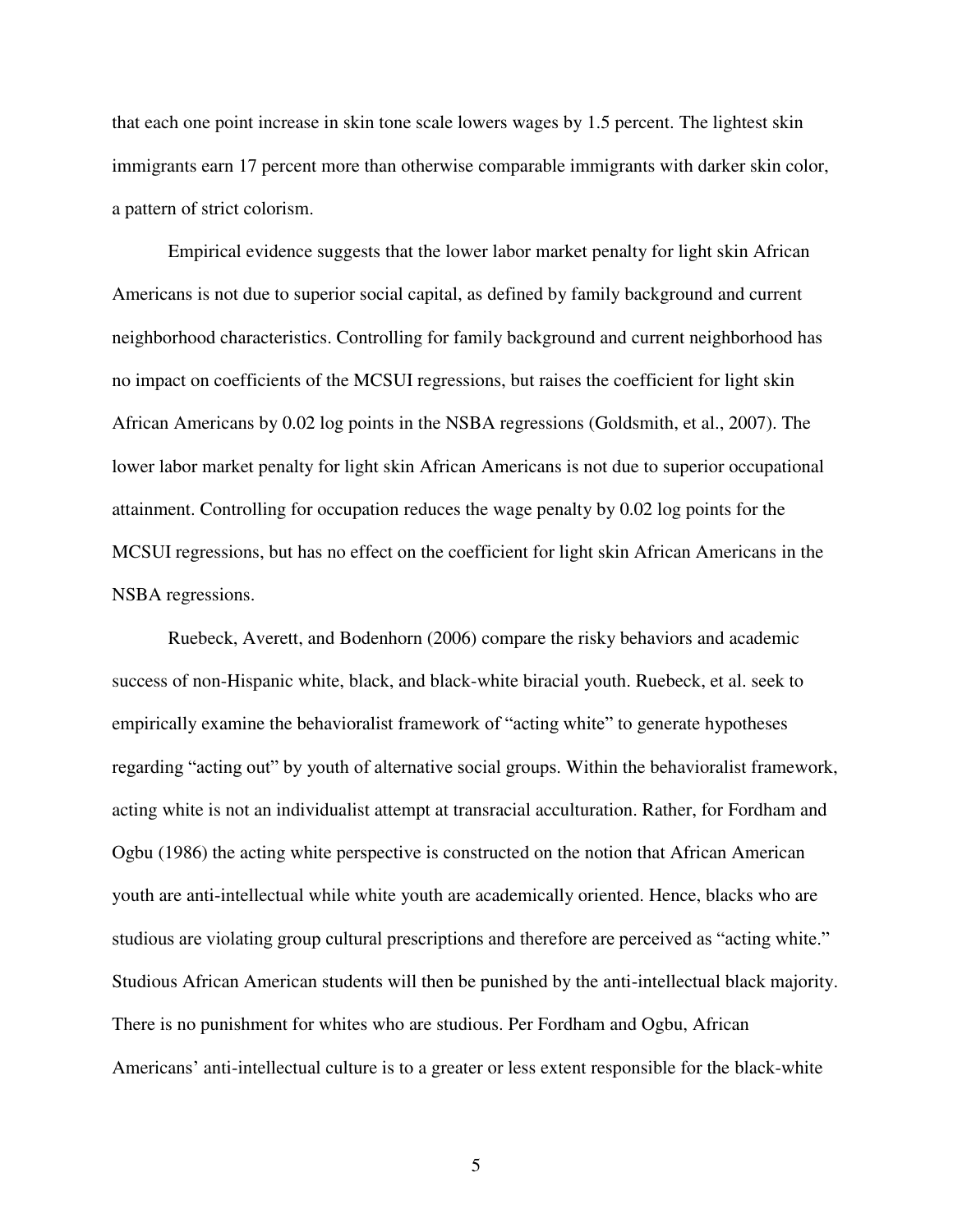gap in academic achievement and therefore, also, the black-white gap in labor market outcomes. If self-identified biracial youth wish to establish that they are authentically black then they too will adopt an anti-intellectual (or, more politely, "oppositional") culture. Specifically, Ruebeck, et al. hypothesize that self-identified bi-racial youth and black youth are more likely to "act out" and high achieving (that is, high GPA) bi-racial and black youth will be even more likely to "act out" as a compensating mechanism for being high achievers within a group that has an antiintellectual culture.

Ruebeck, et al. find no evidence to support the behavioralist version of the "acting white" hypothesis, finding instead evidence that is directly contradictory to the behavioralist perspective. Ruebeck, et al. go on to conclude that the evidence suggests that self-identified biracial youth are constructing an identity that is neither black nor white.

Ferguson (2006) also suggests that the data is inconsistent with the behavioral economics understanding that there is an "acting white" phenomena related to anti-academic achievement attitudes among African Americans. Instead, in agreement with the Darity, et al. model, Ferguson"s results show that to the extent African American youth label another African American youth as "acting white" it's because the student is quite literally acting white, that is, frequently listening to "white" music or speaking in a manner similar to whites. The recent paper by Tyson, Darity, and Castellino (2005) also concludes that the behavioral economics" "acting white" hypothesis is not valid. Instead, Tyson, et, al. argue that regardless of race all high achieving students are to some extent labeled "nerds" or "geeks."

#### **II. Estimation Framework**

Consider the following equation of racial inequality.

(2) 
$$
\ln(\text{wage}) = \beta + \sum_{k=1}^{K} X_k \beta_k + \sum_{e=1}^{4} \delta_e D_e + \theta t + \varepsilon.
$$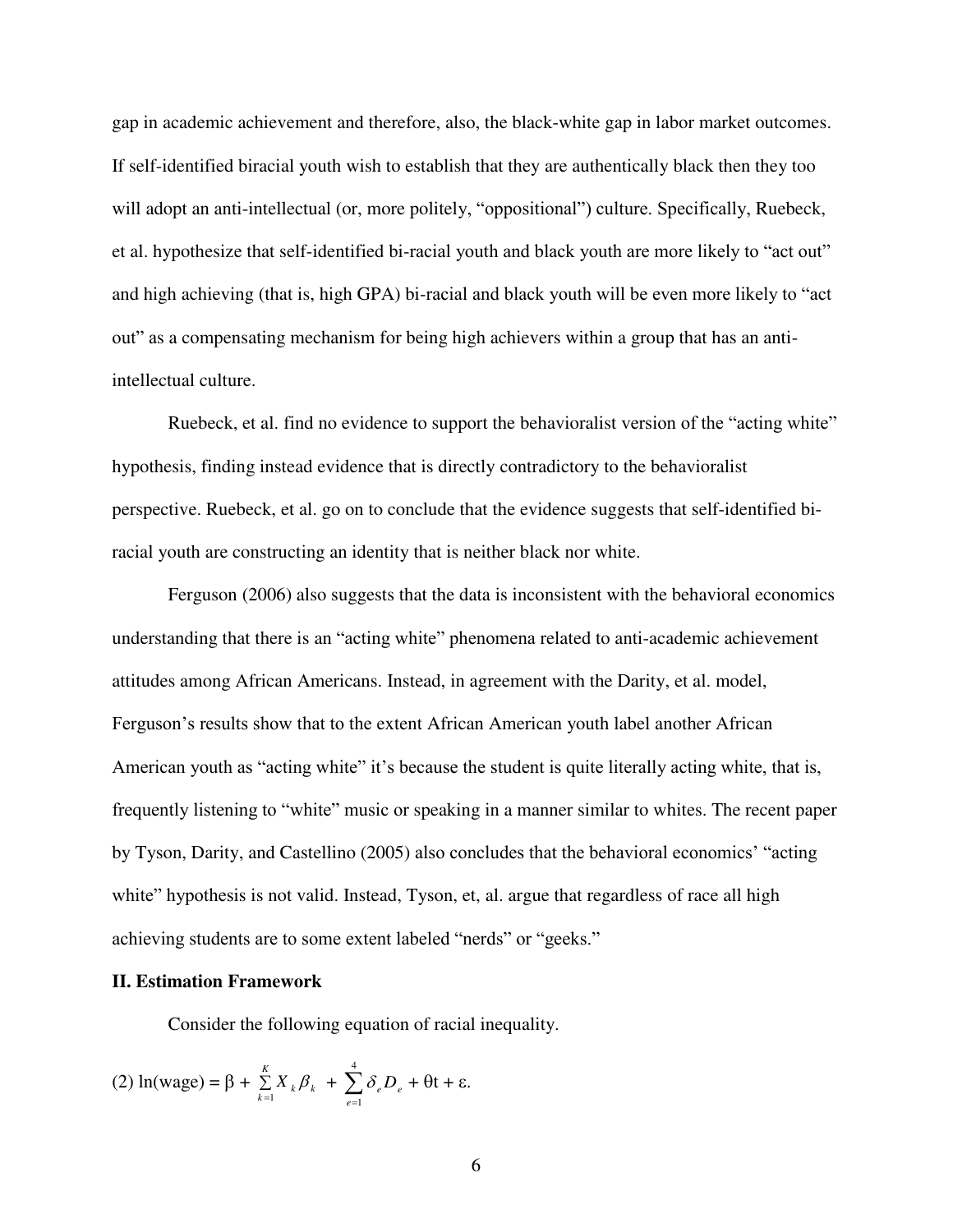The wage covariates (captured by the vector  $X$ ) include potential experience and its square; years of education and its square; interaction terms for years of education and experience and years of education and experience squared; union status of job; regional binary variables (Northeast, Northeast, West), where South is the comparison region; marital status binary variables (married, divorced, widowed, separated), where never-married persons are the comparison group; number of unmarried children at home less than 18 years of age; binary variable for whether or not an individual has served in the armed forces; individual/family unearned income (\$1,000s); state employment-population rate; binary variable if there is a limitation on the amount or type of work; binary variables for small localities (cities with 100,000 or fewer persons) and large cities (metropolitan areas with 5,000,000 or more individuals); dichotomous variable for Hispanic status; and, whether or not an individual is an immigrant.

 A linear trend variable (t) captures intertemporal changes in the labor market effects of technological change, the impact of governmental policies, etc..

Identity differences are captured by the vector  $D_e$ , whose elements are defined as follows:  $D_e \equiv$  black-only; black-American Indian, black-Native American, black-Asian, or

black-Native American; black-white-American Indian, black-white-Native American,

black-white-Asian, or black-white-Native American; black-white.

## *i) Colorism: disparity and self-identity*

Our null hypothesis is H<sub>0</sub>:  $\delta_1 = \delta_2 = \delta_3 = \delta_4 = 0$ .

Weak or strict colorism exists according to whether we reject the null hypothesis in favor of one of the following alternative hypotheses, that is, whether we have weak or strict evidence of an identity gradient.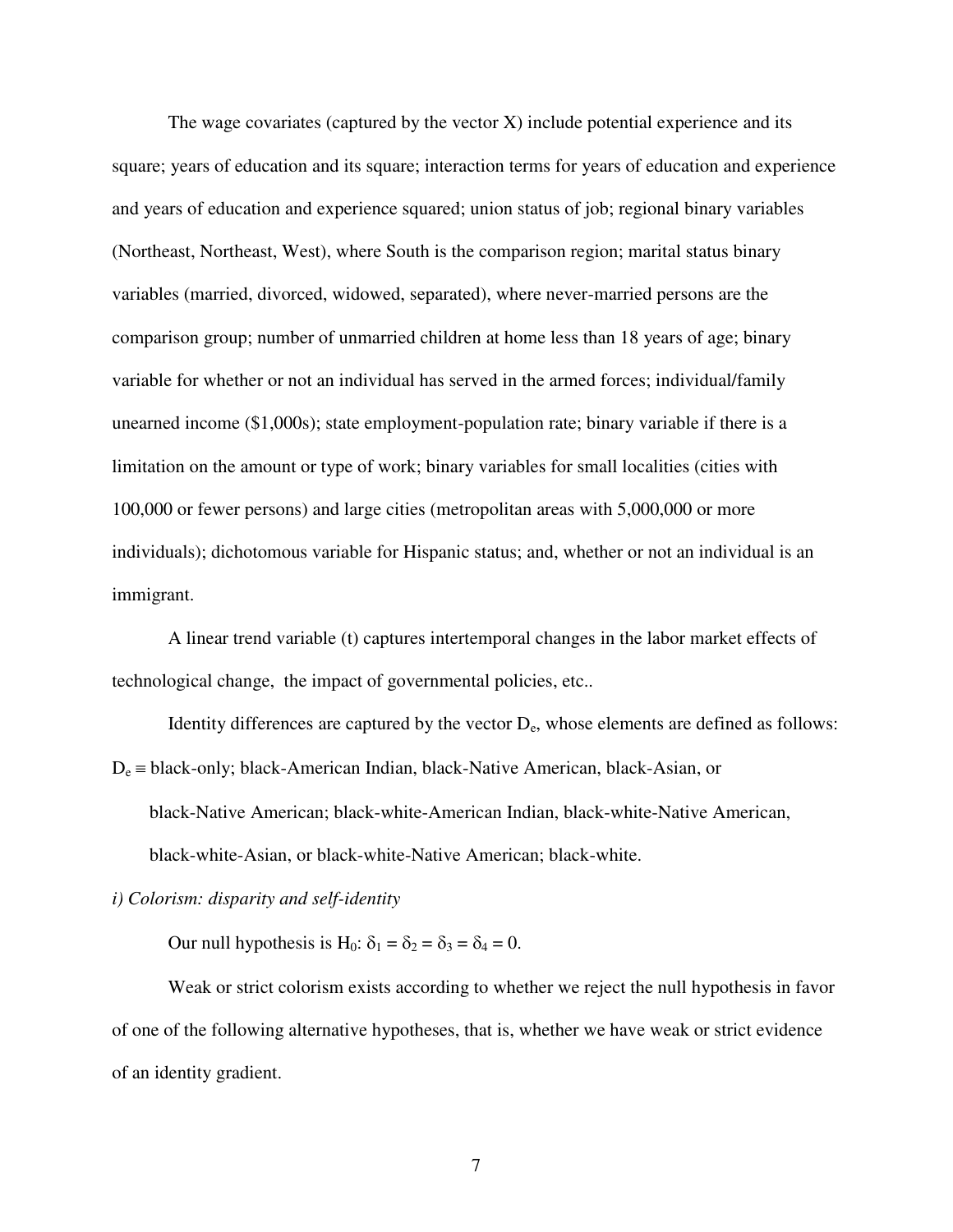$H_1$ :  $\delta_1 \leq \delta_2 \leq \delta_3 \leq \delta_4 < 0$  (weak colorism)

 $H_1$ :  $\delta_1 < \delta_2 < \delta_3 < \delta_4 < 0$  (strict colorism)

Similarly, either weak or strict genotype disparity exists according to whether we reject the null hypothesis in favor of one of the following alternative hypotheses.

 $H_1$ :  $\delta_1 \leq 0$ ,  $\delta_2 \leq 0$ ,  $\delta_3 \leq 0$ ,  $\delta_4 \leq 0$  (weak genotype disparity)

H<sub>1</sub>:  $\delta_1 = \delta_2 = \delta_3 = \delta_4 < 0$  (strict genotype disparity)

 We first separately examine weekly wages for men and women, for both national and regional specifications of the wage equation. Next, we separately examine labor force participation and probability of employment for men and women, for both national and regional specifications of participation and employment equations. For both the wage and employment regressions, the comparative group consists of native-born Non-Hispanic whites. All immigrants and Hispanics in the data are African Americans. Finally, we restrict the sample to African Americans and utilize the Oaxca-Ransom decomposition to expose the nature and extent of intraracial inequality.

 Regional differences in labor markets and the pattern of racial relations might also affect intra-racial differences in labor market outcomes. There has been unequal economic progress for African Americans across national regions. In particularly, there has been remarkable relative and absolute progress among African Americans in the South. If African Americans of differing identity are not similarly distributed across national regions, then we are likely to observe unequal progress for African Americans by self-identification.

# **III. Data**

The data are taken from the 2003 – 2007 March files of the Current Population Survey. The weekly wages refer to the average weekly wages for the year prior to the survey. All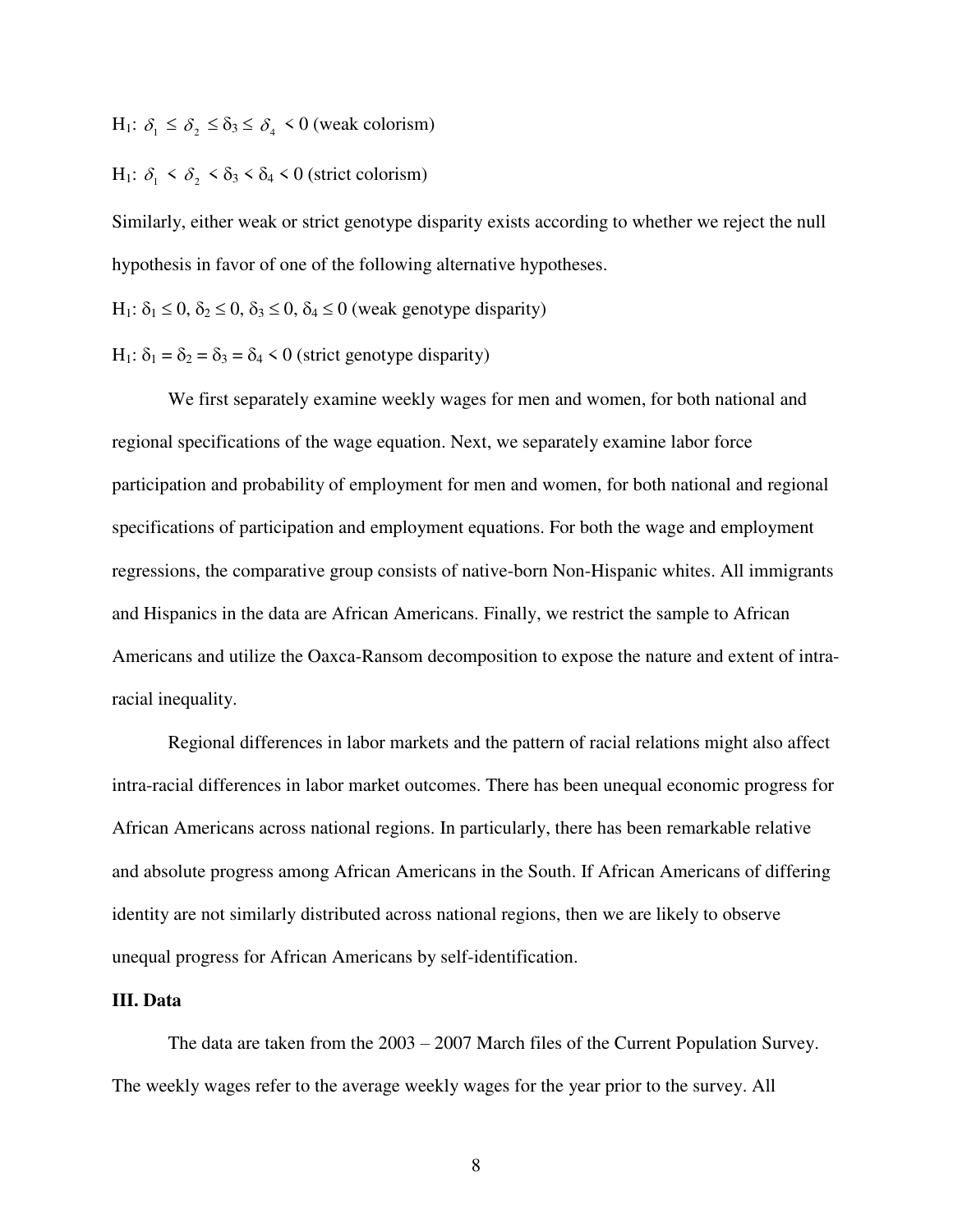individuals are 16 – 64 years of age during the wage year. Employment status outcomes include employed, unemployed, and not in the labor force. Potential experience  $= max$  {age of individual  $-$  years of education  $-6, 0$ . Self-employment patterns differ across groups. We do not delete the self-employed, despite the fact that their wages may be difficult to determine precisely even as their employment status is straightforwardly ascertained. All individuals are either African Americans or native-born Non-Hispanic whites. All income data are inflation-adjusted to 2007 dollars using the Consumer Price Index – All Urban Consumers.

 For 2003 – 2007 individuals may select more than one racial category. In order to maintain consistency with previous surveys and with the prevailing social norms of the immediate post-Jim Crow era, African Americans include all persons who self-identified as "black only" plus any combination of black and other racial or ethnic group.

 Table 1 shows that, nationally, the overwhelming majority of African Americans selfidentify as black-only (hereafter, referred to as "black"). Just 3 percent of African Americans self-identify as mixed-race: 1.65 percent are black-white, 0.86 percent are black-American Indian, black-Asian, or black-Hawaiian (hereafter, collectively referred to as "black-other"), and the remainder (0.39 percent) self-identify as black-white-American Indian, black-white-Native Alaskan, black-white-Asian, or black-white-Native Hawaiian (hereafter, collectively referred to as "black-white-other"). At more than 8 percent, the West has the largest fractions of selfidentified mixed-race persons and the South had the fewest (just 1.7 percent). While the fraction of black-white individuals hovers around  $1 - 2$  percent in all other regions (with the lowest percentage in the South), this group represents almost 5 percent of the Western African American labor force.

### **[Insert Tables 1 and 2]**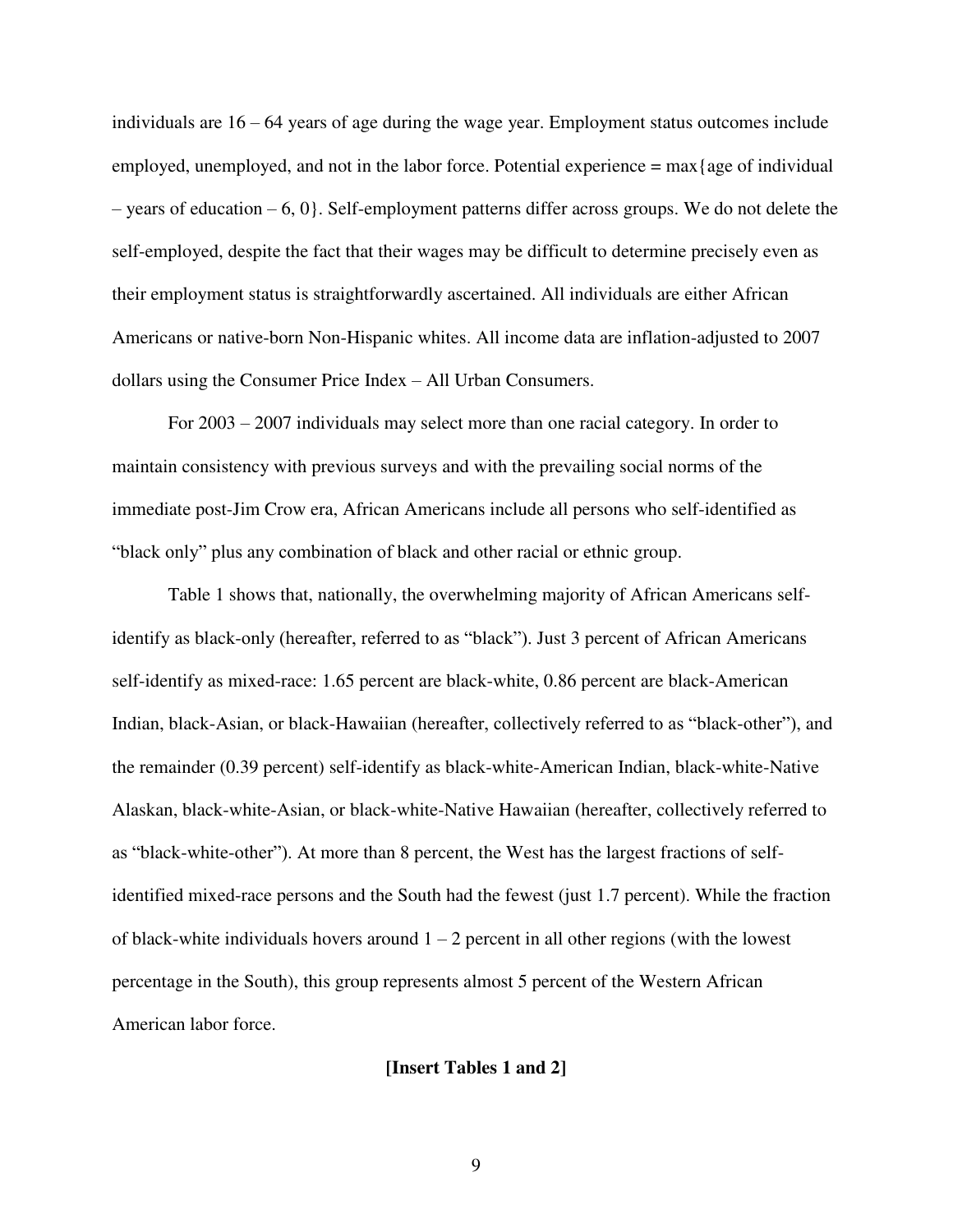Black-other and black-white-other persons have higher weekly wages (\$687 and \$682, respectively) than black and black-white individuals (\$666 and \$613, respectively). Fifty-six percent and 39 percent of black and black-other African Americans, respectively, live in the South. Black-white and Black-white-other persons are more evenly distributed throughout the country. Only 3.4 percent of blacks are Hispanic, but Hispanics are 10 percent, 25 percent, and 28 percent of black-other, black-white-other, and black-white individuals. Eighty-eight percent of black and black-other African Americans are native-born, but 82 percent and 81 percent of black-white-other and black-white African Americans are native-born. There are important differences in the fraction of fulltime workers: black (81 percent), black-other (77 percent), and black-white-other (72 percent), and black-white (71 percent). Finally, black-other persons have the highest annual non-labor income (\$3,037), while black-white persons have the lowest annual non-labor income (\$1,792) with black and black-white-other individuals in between at \$2,235 and \$2,301, respectively.

### **IV. Results**

### *A. Weekly wage inequality: men*

 The empirical evidence regard male wage disparity is consistent with weak colorism. Table 3 shows that men who self-identified as black-white-other received an insignificant 2 percent penalty in comparison to the 19 percent penalty received by African American men selfidentified as black. However, self-identified black-other men received a 23 penalty. Selfidentified black-white men received an 8 percent premium relative to native-born Non-Hispanic white men.

 Table 3 shows regional outcomes that are substantively similar to the national patterns. Black males have wage penalties of 17 percent (Northeast), 19 percent (Northcentral and South),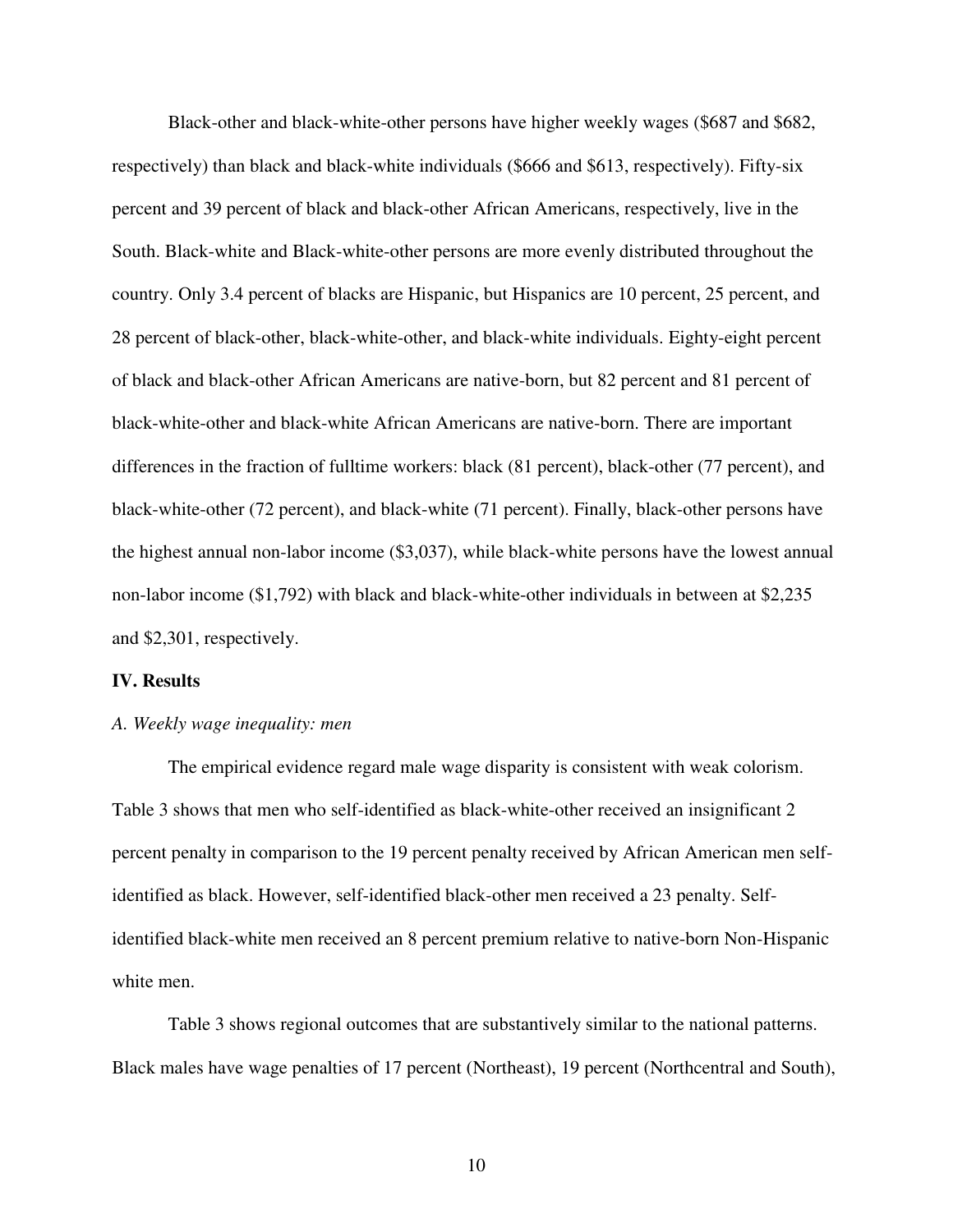and 21 percent (West). Black-other males have wage penalties of 32 percent (Northeast), 30 percent (Northcentral), 18 percent (South), and 21 percent (West). Northeastern black-whiteother men have a wage penalty of 27 percent; otherwise, there is no statistically significant wage effect for black-white-other men. Southern black-white men have a wage penalty of 11 percent; otherwise, there is no statistically significant wage effect for black-white men.

## **[Insert Table 3]**

Nationally, we reject the null hypotheses of an equal identity effect, no identity effect, no black effect, and no black-white effect. These results suggest that the coefficients for black and black-other are statistically indistinguishable, while the coefficients for black-white-other and black-white are statistically equal. In supplementary regressions, we created two binary variables, black-all (for black-only and black-other) and black-white-all (for black-white and black-white-other). The point estimates for black-all and black-white-all are -0.19 and -0.07, affirming a pattern of weak colorism.

The Northcentral and Western regions are also consistent with a pattern of weak colorism. The black-all coefficients are -0.19 and -0.21, respectively, while the point estimates for black-white-all coefficients are statistically insignificant -0.05 and -0.04, respectively. In both cases, the standard errors for black-white-all yield broad 95 percent confidence intervals of (-0.1668, 0.0756) and (-0.1477, 0.0654) for the Northcentral and Western regions, respectively. By contrast, the black-all confidence intervals are much tighter, (-0.2127, -0.1697) and (-0.2412, -0.1813).

 There are positive and equal identity effects for the Northeast, suggesting strict genotype disparity. Supplementary regressions show point estimates for black-all and black-white-all are - 0.17 and -0.13, with confidence intervals of (-0.1967, -0.1438) and (-0.2505, -0.0053),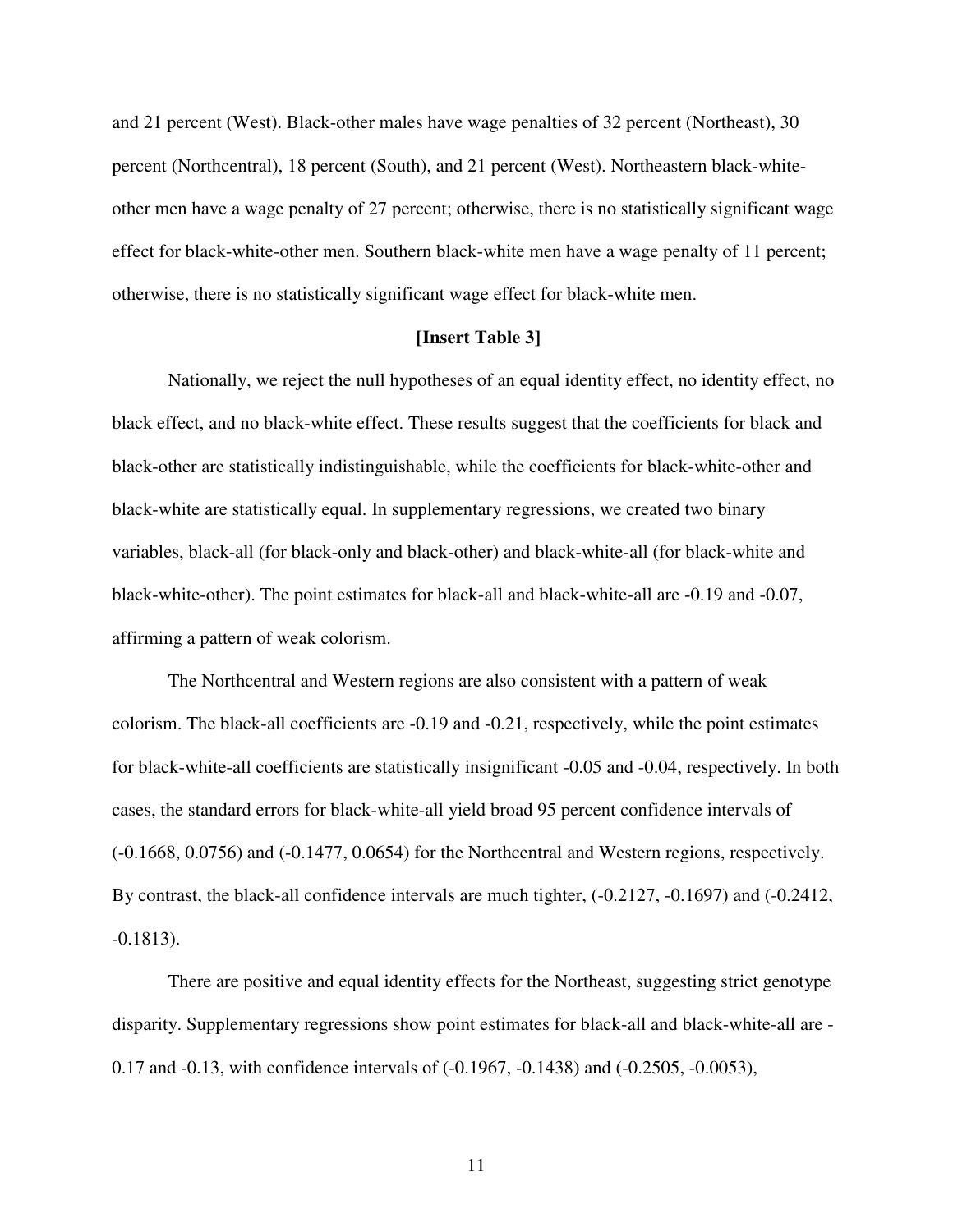respectively. The South also reveals a pattern consistent with genotype disparity, but the large standard errors for black-white and black-white-other are also consistent with a pattern of weak colorism. Point estimates for black-all and black-white-all are -0.19 and -0.07, with confidence intervals of (-0.2020, -0.1727) and (-0.1876, 0.0421), respectively.

#### *B. Weekly wage inequality: women*

 There is evidence of weak colorism in the wage attainment process among African American women. Black women have a market penalty of 10 percent, while the penalty for black-other women is 13 percent (Table 4). There is a statistically insignificant penalty of 5 percent for black-white-other women and a statistically insignificant premium of 1.17 percent for black-white women.

## **[Insert Table 4]**

 Regionally, black women earn 8 percent less (Northcentral), 9 percent less (Northeast and West), and 10 percent less (South) than otherwise identical native-born Non-Hispanic white women. There are no significant wage effects for either black-white women or black-white-other women. Except for the Southern penalty of 18 percent, there are no significant wage effects for black-other women.

Nationally, we reject the null hypotheses of an equal identity effect, no identity effect, and no black effect. These results suggest that the coefficients for black and black-other are statistically indistinguishable, while the coefficients for black-white-other and black-white are statistically equal. In supplementary regressions, the point estimates for black-all and blackwhite-all are -0.10 and 0.0004 (insignificant), a pattern of weak colorism.

The point estimates for black-all are large and statistically significant in each of the regional regressions, while the coefficients for black-white-all are smaller (in absolute value) and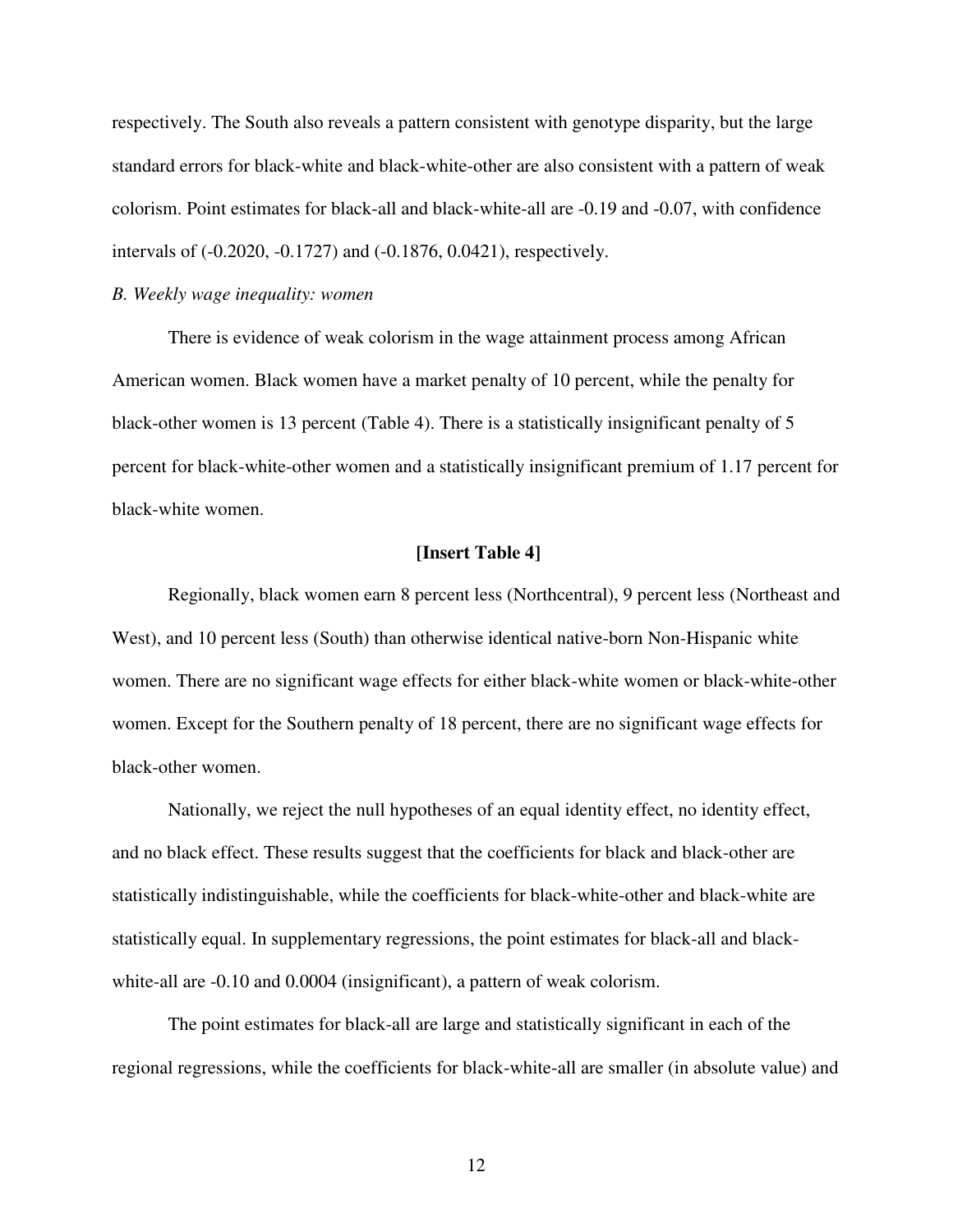statistically insignificant in each of the regional regressions: -0.09 and 0.03 (Northeastern), -0.08 and -0.00 (Northcentral), -0.10 and 0.04 (South), and -0.09 and -0.06 (West). These patterns are consistent with weak colorism. Yet, for the Northcentral, Northeast, and West, the standard errors for the black-white-all coefficients are sufficiently large such that we cannot reject the null hypothesis of equality of the coefficients of the identity variables; hence, there is also evidence in favor the strict genotype hypothesis.

## *C. Employment-status inequality: men*

Nationally, the black male labor force participation rate is 1.2 percentage points less than the white male labor force participation rate (Table 5). The coefficients for black-other, blackwhite, and black-white-other are statistically insignificant. Hypothesis tests show that the black and black-other coefficients are statistically equal and jointly significant. The black-white and black-white-other coefficients are not jointly significant.

Supplementary regressions used only two binary identity variables: black-all, formed from combining black and black-other; and, black-white-all, formed from combining black-white and black-white-other. The point estimates show that black-all status reduces the probability of labor force participation by 1.2 percent, while black-white-all status reduces the probability of employment by a statistically insignificant 0.17 percent. A test of the null hypothesis that blackall and black-white-all are jointly insignificant is rejected with a p-value = 0.0462. The null hypothesis for equality of the black-all and black-white-all coefficients is rejected with a p-value  $= 0.0000$ .

#### **[Insert Tables 5 and 6]**

 For every region, black males have marginally lower participation rates than white males. Participation effects are -1.5 percent (Northeast), -1.9 percent (Northcentral), -0.84 percent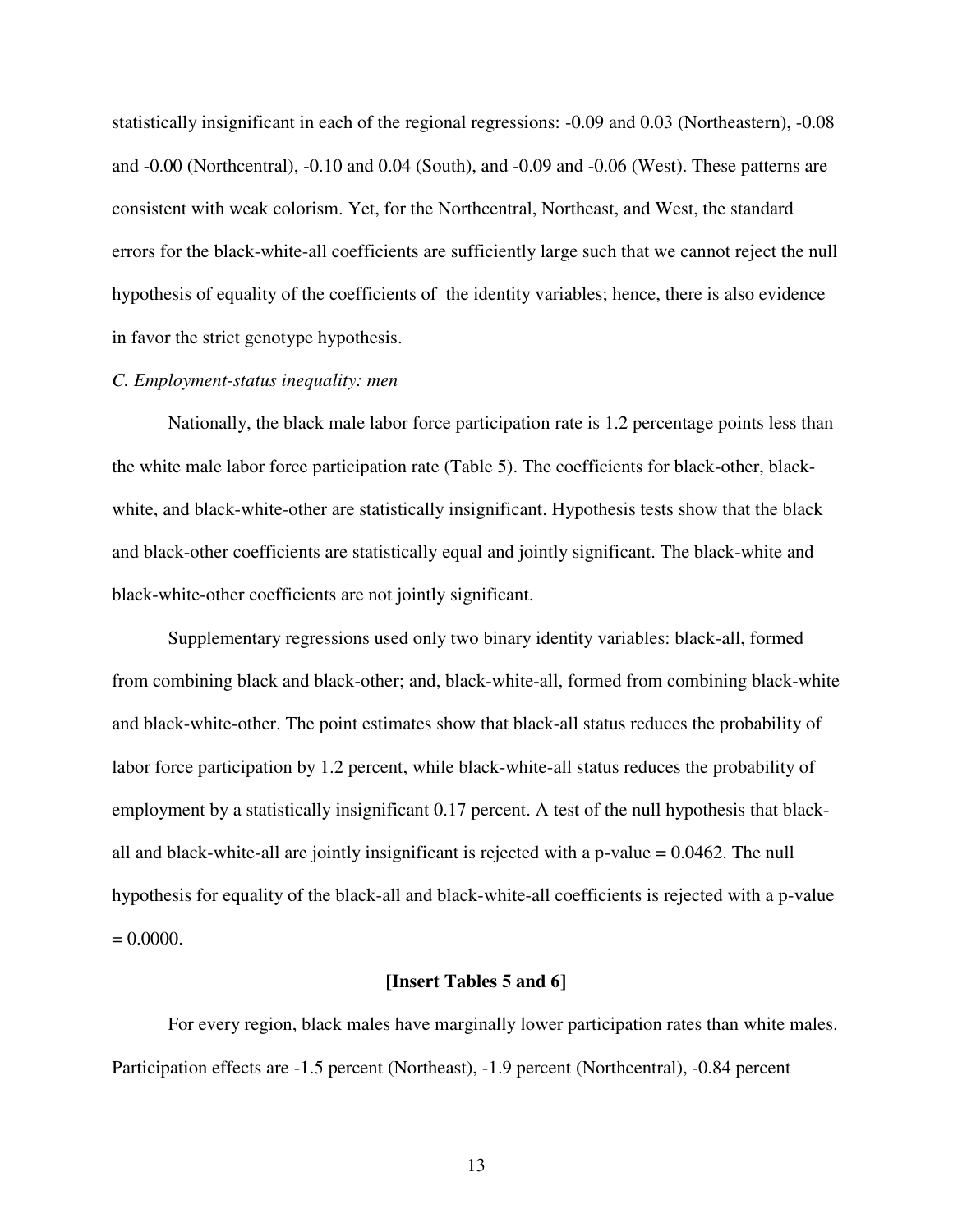(South), -1.1 percent (West). For the Northcentral region, black-white men have a participation rate 2 percent higher than white males; otherwise, the black-white coefficient is insignificant. There are no significant regional participation differentials for black-other men. For the Northeast, black-white-other men have a participation rate 2.63 percent higher than white males; otherwise, the black-white-other coefficient is insignificant.

 Black-all is statistically significant in the supplementary regression for each region and has an effect that is indistinguishable from the black coefficient. Except for the Northcentral region, the black-white-all coefficient is insignificant for each region. For the Northcentral region, black-white-all men have a participation that is 2.2 percent higher than the white participation rate. For the West, we cannot reject the null hypothesis that black-all and blackwhite-other are jointly insignificant. For the South and Northeast, we cannot reject the null hypothesis of equal coefficients for black-all and black-white-all, though they are jointly significant; the point estimates for black-all men are -0.83 percent and -1.5 percent, respectively, while it is  $-0.61$  percent and  $-0.57$  percent, respectively, for black-white-all men.

Male employment is consistent with strict genotype disparity. Nationally, the black male probability of employment is 5 percentage points less than the white male probability of employment (Table 6). The coefficients for black-other and black-white-other are statistically insignificant. Black-white men are 3.5 percent less likely to be employed than otherwise identical white males. We cannot reject the null hypotheses that the identity coefficients are equal. But, we can reject the hypothesis that the identity coefficients are jointly insignificant. Supplementary regressions show a point estimate of -0.0491 for black-all men and -0.0300 for black-white-all men, with 95 percent confidence intervals of (-0.0553, -0.0428) and (-0.0574, - 0.0020), respectively.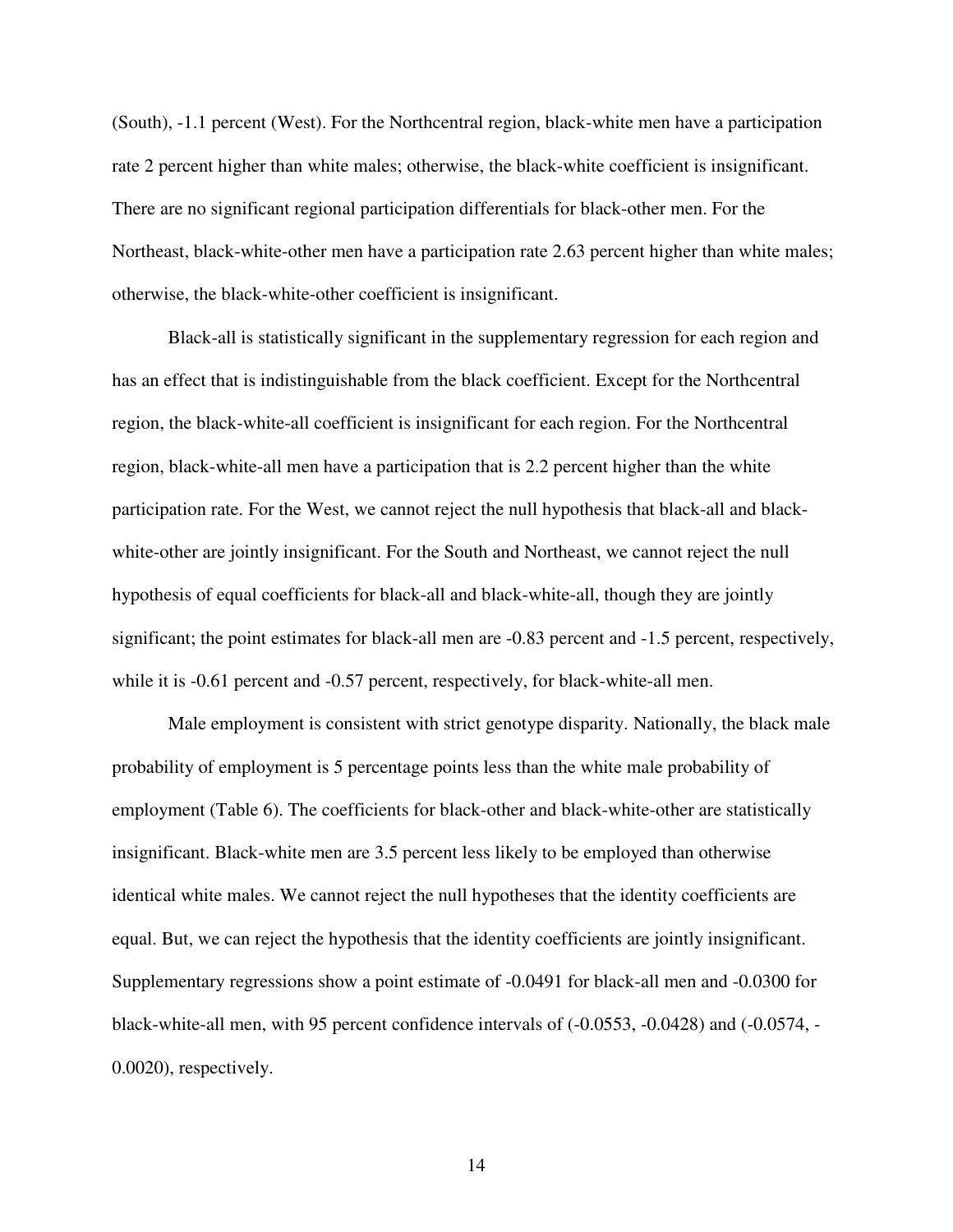For every region, black males have a lower probability of employment than white males. Employment effects are -6 percent (Northeast), -6 percent (Northcentral), -4 percent (South), and -6 percent (West). There are no statistically significant employment effects for black-other men in the Northeast and West; however, for the Northcentral and Southern regions black-other men are 12 percent and 4 percent, respectively, less likely to be employed that otherwise identical white males. There are no significant region effects for either black-white or black-white-other men.

 Black-all is statistically significant in the supplementary regression for each region and has an effect that is indistinguishable from the black coefficient. Except for the South, the blackwhite-all coefficient is insignificant for each region. However, except for the Northeast, we cannot reject the null hypothesis that the coefficients for black-all and black-white-all are equal; we can reject the null hypothesis that the coefficients are jointly equal to zero. These seemingly contradictory results occur because the large standard errors for black-white-all provide 95 percent confidence intervals which encompass the confidence intervals for black-all. For the Northcentral region, the coefficients for both black-all and black-white-all reveal a 6 percent employment penalty. But, the confidence intervals are  $(-0.0786, -0.0414)$  and  $(-0.1343, 0.0123)$ for black-all and black-white-all men, respectively. For the South, the point estimates yield employment penalties of 4 percent (black-all) and 5 percent (black-white-all), but the confidence intervals are (-0.0443, -0.0294) and (-0.1126, 0.0050). For the West, the point estimates yield employment penalties of 6 percent (black-all) and 2 percent (black-white-all), but the confidence intervals are (-0.0828, -0.0393) and (-0.0693, 0.0255).

#### *D. Employment-status inequality: women*

Nationally, there is no statistically significant labor force participation effect for black or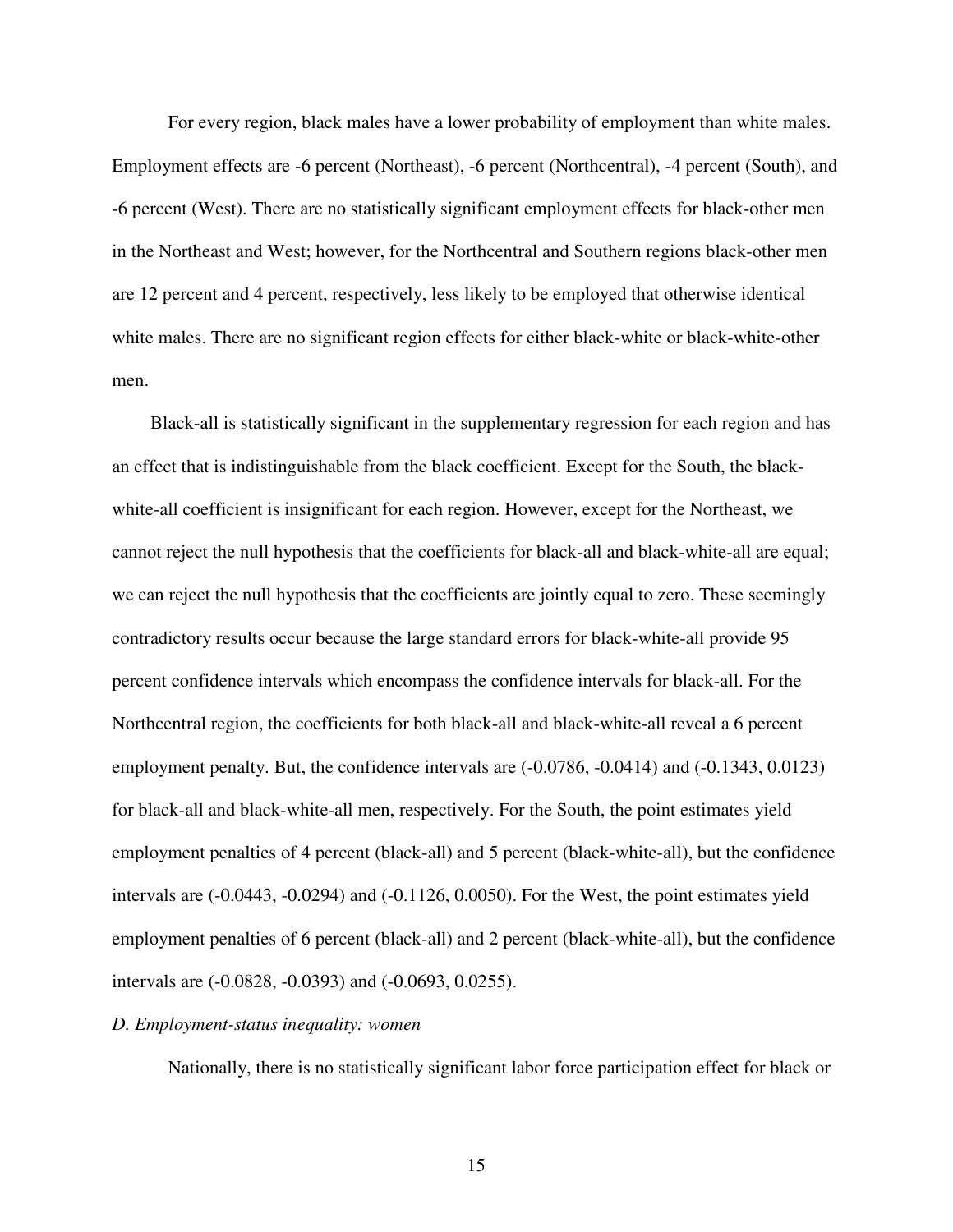mixed-race women (Table 7). Except for the Northeast, there are no significant participation effects for any group of African American women. Drawing on our supplementary regressions, black-white-all women residing in the Northeast have a 4 percent lower participation rate than otherwise identical white women.

 Female employment is consistent with strict genotype disparity. Nationally and for each region, we cannot reject the null hypothesis of equal employment effects for black, black-other, black-white, and black-white-other women. The point estimates are sometimes quite different, but the large standard errors associated with the mixed-race coefficients yield overlapping confidence intervals. African American women are 3 – 4 percent less likely to obtain employment than otherwise identical white women.

## **[Insert Tables 7 and 8]**

## *E. Wage decompositions among African Americans*

Following Oaxaca and Ransom (1994) we use three equations to decompose intraracial wage differences: a pooled sample of all African Americans, a sub-sample of black African Americans, and a sub-sample of mixed-race African Americans.

 $ln W = X\beta + \varepsilon$  (all African Americans)  $\ln W^B = X^B \beta^B + \varepsilon^B$  (black African Americans)

 $\ln W^M = X^M \beta^M + \varepsilon^M$  (mixed-race African Americans)

The unadjusted wage differential is decomposed as follows:

 $\ln W^{\text{w}} - \ln W^{\text{A}} = \overline{X}^M (\hat{\beta} - \hat{\beta}^M)$  (mixed-race),  $+\overline{X}^B$  ( $\hat{\beta}^B - \hat{\beta}$ ) (black), and

 $+ (\overline{X}^B - \overline{X}^M) \hat{\beta}$  (characteristics).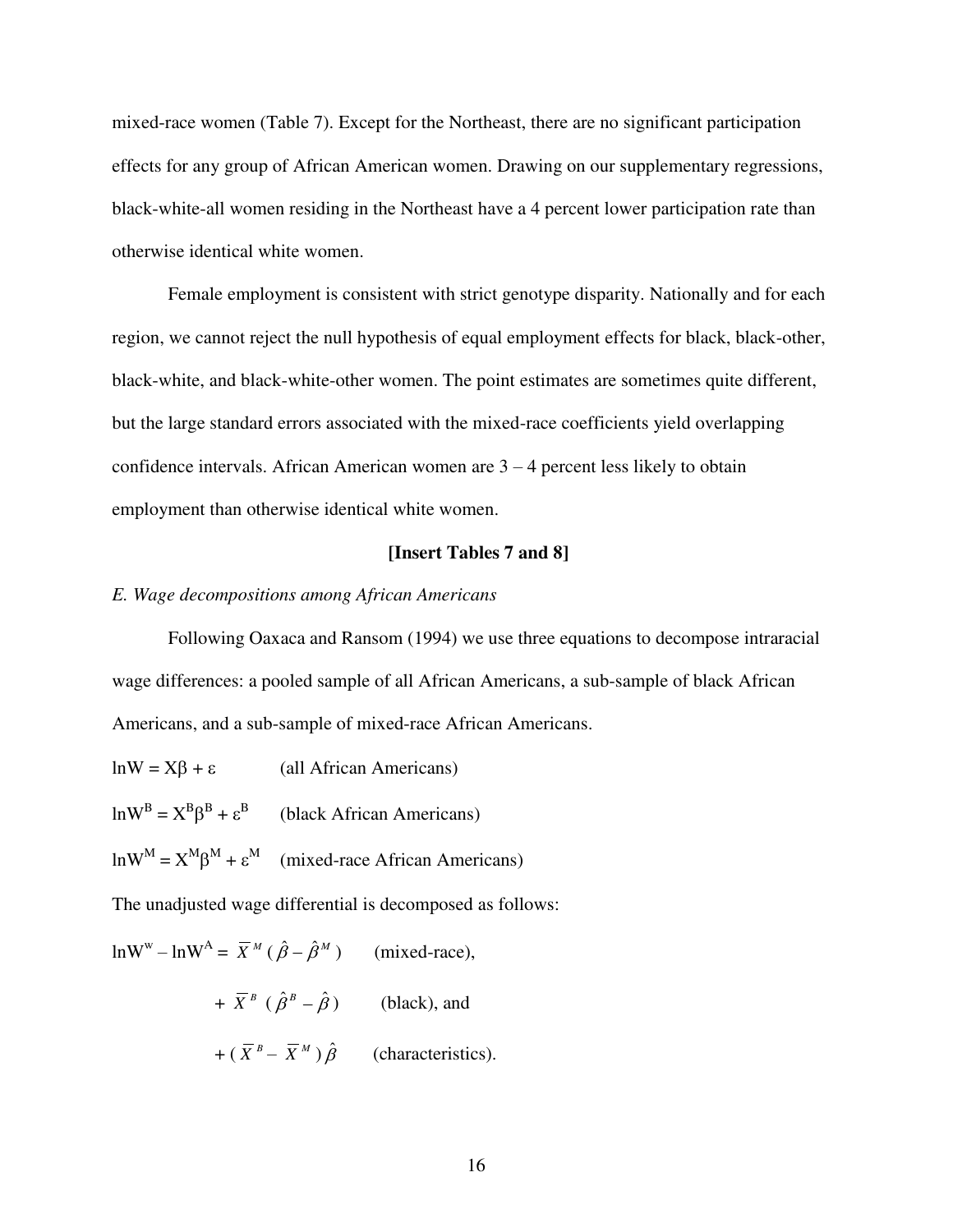We focus on two issues regarding wage disparity between black and multi-racial African Americans: intra-racial differences in unobserved productivity-linked attributes and intra-racial differences in employer treatment. Differences in unobserved productivity-linked attributes may occur for a variety of reasons, for example, selection bias in the identity formation process, differential wage earning culture across identity sub-groups, or differences in ability. On the other hand, employers may not regard black and mixed-race African Americans as perfect substitutes in the discrimination process and thereby may treat them differently with respect to the wage earning opportunities that are made available to workers.

As an identifying assumption, we assume a positive correlation between observable and unobservable productivity-linked attributes. Among men, black males earn 19 percent less than otherwise identical white males. By comparison, the labor market penalties for black-other, black-white, and black-white-other males are 23 percent, 9 percent, and 2 percent, respectively. Women have a similar pattern of residual wage differences: black (-10 percent), black-other (-13 percent), black-white (1 percent), and black-white-other (-5 percent).

Suppose these residual wage differences are consistent with higher unobserved productivity-linked attributes among black-white and black-white-other individuals relative to black individuals and higher unobserved productivity-linked attributes among black individuals relative to black-other individuals. If so, each element of the identity decomposition, that is, the characteristics, black advantage, and mixed-race disadvantage effects should i) have a negative effect on disparity between black and black-white persons, ii) have a negative effect on disparity between black and black-white-other persons, and iii) have a positive effect on disparity between black and black-other person.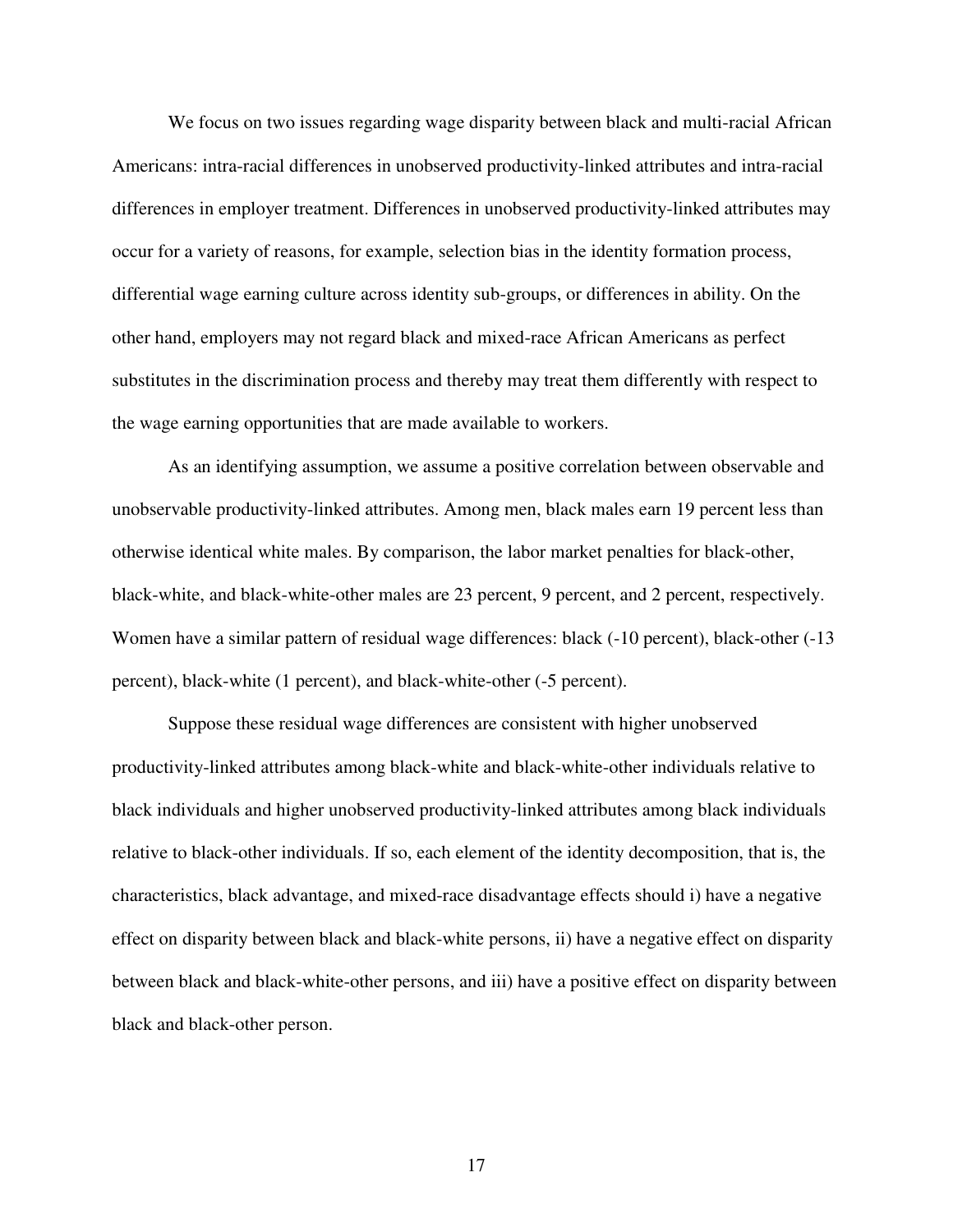Suppose the patterns of male and female residual inequality are the result of differential market discrimination against black and mixed-race persons. If so, the characteristics and mixedrace disadvantage effects will have opposite effects on intra-racial disparity. For example, if colorism exists the characteristics differential should have a positive effect on disparity between black individuals and each group of mixed-race persons; simultaneously, we should observe that the mixed-race disadvantage has a negative effect on intra-racial disparity. Relatively greater discrimination against mixed race persons will be the case if we observe that characteristic differences have a negative effect on intra-racial inequality while the mixed-race disadvantage has a positive effect on intra-racial inequality.

 Nationally, for disparity between black individuals and all mixed-race persons, the male and female decompositions suggest that residual wage differences are the result of relatively higher discrimination against black African Americans. Table 9a shows that the unadjusted mean log weekly wage differentials for black and mixed-race African Americans are 0.16 for men and 0.13 for women. The mean differences in wage covariates ("characteristics") are responsible for a 0.19 differential for men and a 0.15 differential for women. Both male and female black advantage differentials are substantively small; relatively lower rates of return associated with black wage-earning attributes reduce the wage gap by about 1/10 percent. However, the negative mixed-race disadvantage suggests that higher than average rates of return to their wage-earning attributes raise the wages of mixed-race persons by 3 percent for males and 2 percent for females. Except for Northeastern males, the regional results display the same patterns, with similar differentials for the mixed-race disadvantage and black advantage. For Northeastern males, the identity decomposition is consistent with relatively higher unobserved productivitylinked attributes among black individuals.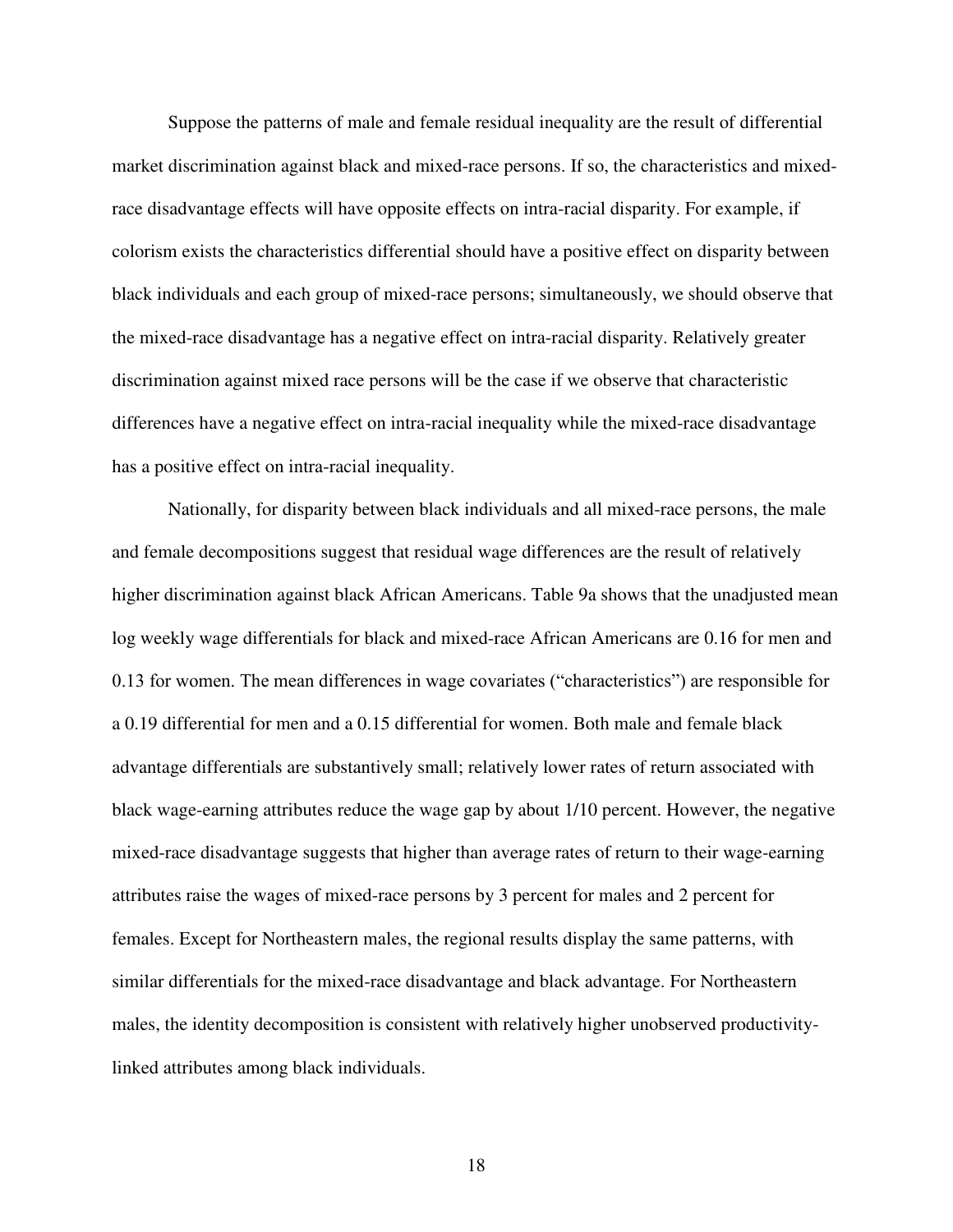## **[Insert Tables 9a, b]**

 Nationally and for each region, for disparity between black individuals and black-white persons, the male and female decompositions suggest that interracial residual wage differences are the result of relatively higher discrimination against black African Americans. Black men and women have wages that are 23 percent and 21 percent higher, respectively, than the wages of black-white men and women. The characteristics differentials explains more than 100 percent of the unadjusted wage differentials, accounting for wage differentials of 29 percent (males) and 27 percent (females). There is no substantive black advantage; however, the black-white disadvantage reduces male inequality by 5.5 percent and reduces female inequality by 6 percent. For the West, the intraracial gaps between black and black-white male and female wages are 38 and 35 percent and completely accounted for by higher wage covariates among black African Americans. No region shows a substantive black advantage, but the Northcentral, Northeastern, Southern regions show mild to large (in absolute value) negative black-white disadvantages. For example, preferential market treatment in the Northcentral region adds 9 percentage points to male black-white wages while preferential treatment in the South adds 14 percentage points to female black-white wages.

 Nationally, colorism is also consistent with the identity decompositions between black and black-white-other African Americans. Black men and women have wages that are 4 percent higher than the wages of black-white-other men and women. The characteristics differentials explain at least 100 percent of the unadjusted wage differentials, accounting for wage differentials of 17 percent (males) and 4 percent (females). There is no substantive black advantage; however, the black-white disadvantage reduces male inequality by 13 percent and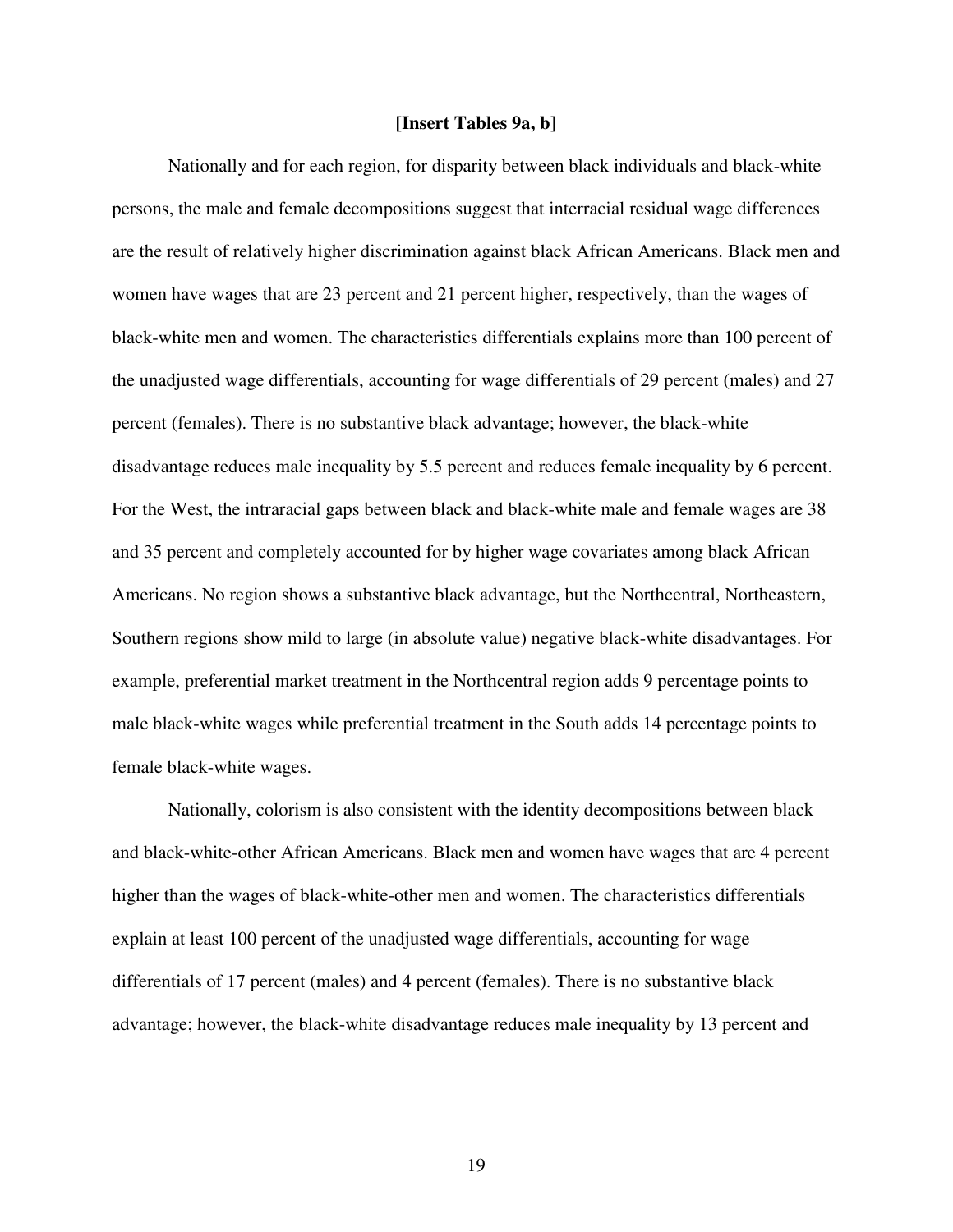reduces female inequality by 0.59 percent. The regional results are inconsistent and there are only small numbers of observations of black-white-other persons in each region.

 For both men and women, the national decomposition for black African Americans and black-other African Americans is inconsistent with colorism and suggests instead a pattern of preferential treatment for black women and relatively higher unobserved productivity-linked attributes among black men (Table 9b). Among men, the wage decomposition shows a 2 percent characteristics differential but a 7.4 percent unadjusted wage differential. Black-other disadvantage increases inequality by 6 percent. Among women, the wage decomposition shows a -1 percent characteristics differential but a 3 percent unadjusted wage differential; black-other disadvantage increases inequality by 4 percent. The regional identity decompositions are consistent with above average discrimination against black-other individuals, except for Western males and Northcentral females (higher unobserved attributes among black individuals) and Western females (colorism).

#### **V. Discussion**

 Our analysis has focused on four self-identified groups: black, black-other, black-whiteother, and black-white. Racial wage disparity is most consistent with weak colorism, while genotype disparity best describes racial employment differences. Black and black-other men and women receive weekly wages that are 21 percent lower and 10 percent lower, respectively, than the weekly wage received by otherwise identical native-born Non-Hispanic white males and females. Black and black-other men have a slightly lower (1.2 percent) labor force participation probability than white males, while all African American women have a labor force participation probability that is statistically identical to white women. Black and black-other men and women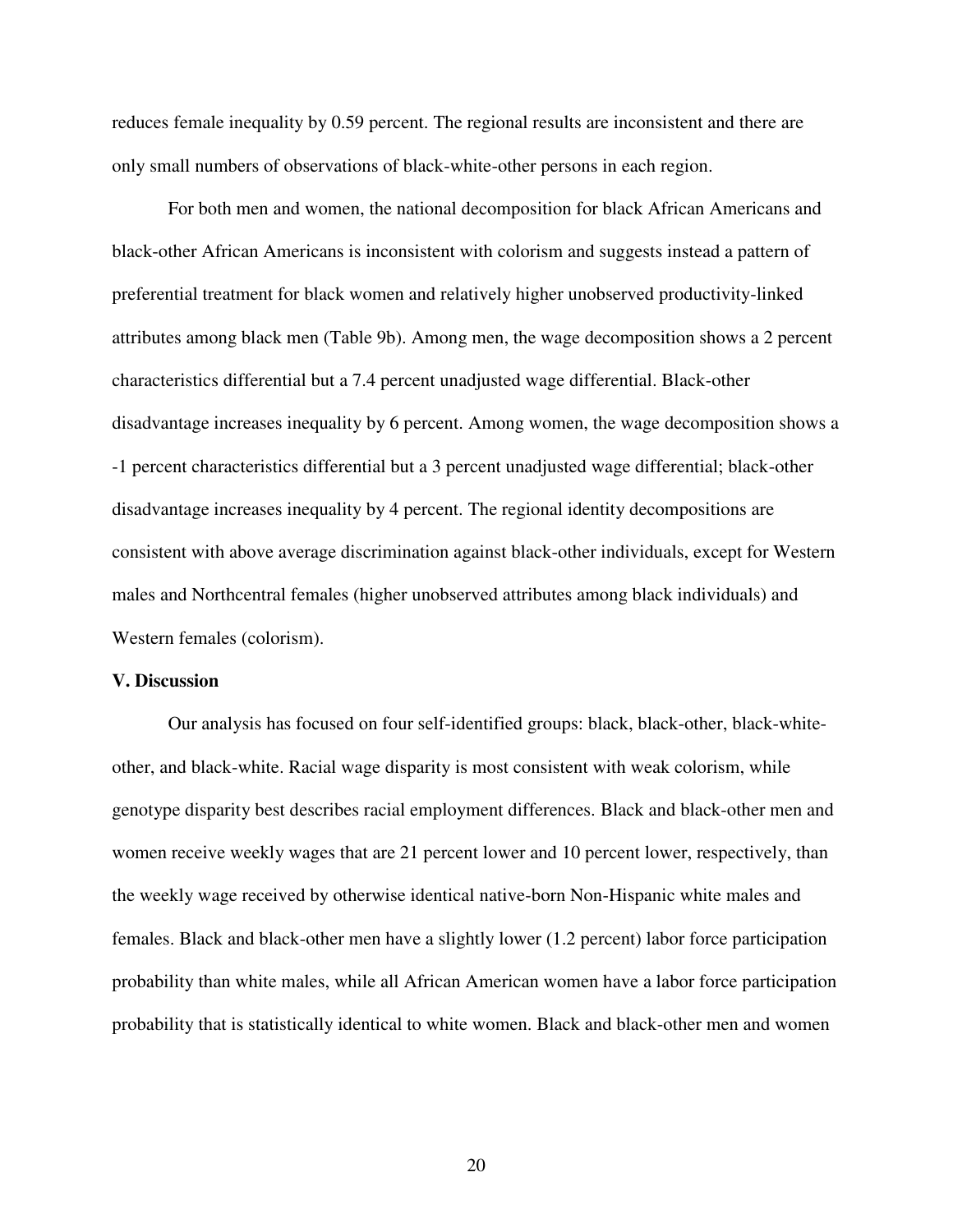have probabilities of employment that are 5 percent lower and 3 percent lower, respectively, than the probabilities of employment of otherwise identical white males and females.

 Black-white and black-white-other men and women receive weekly wages that are 8 percent lower and statistically equal to, respectively, than the weekly wage received by otherwise identical white males and females. Black-white and black-white-other men and women have statistically equal labor force participation probabilities relative to white males and females. Black-white and black-white-other men and women have probabilities of employment that are 3 percent lower and 4 percent lower, respectively, than the probabilities of employment of otherwise identical white males and females.

There is a lower demand for labor for all African American men though the demand is lower for black and black-other males than it is for black-white and black-white other males. There is also evidence that the black African American labor supply curve is slightly to the left of the white labor supply curve. The evidence suggests a similar labor supply curve for African American and white women. The labor demand curve for black and black-other African American women is to the left of the labor demand curve for white women. The labor demand curve for black-white and black-white-other women is also to the left of the white labor demand curve above this wage.

 Lastly, among African Americans, the wage data are not consistent with the hypothesis that black-mixed race wage disparity can be explained by differences in unobserved productivity-linked attributes. Instead, the evidence suggests that employers discriminate less against mixed-race persons than against black individuals.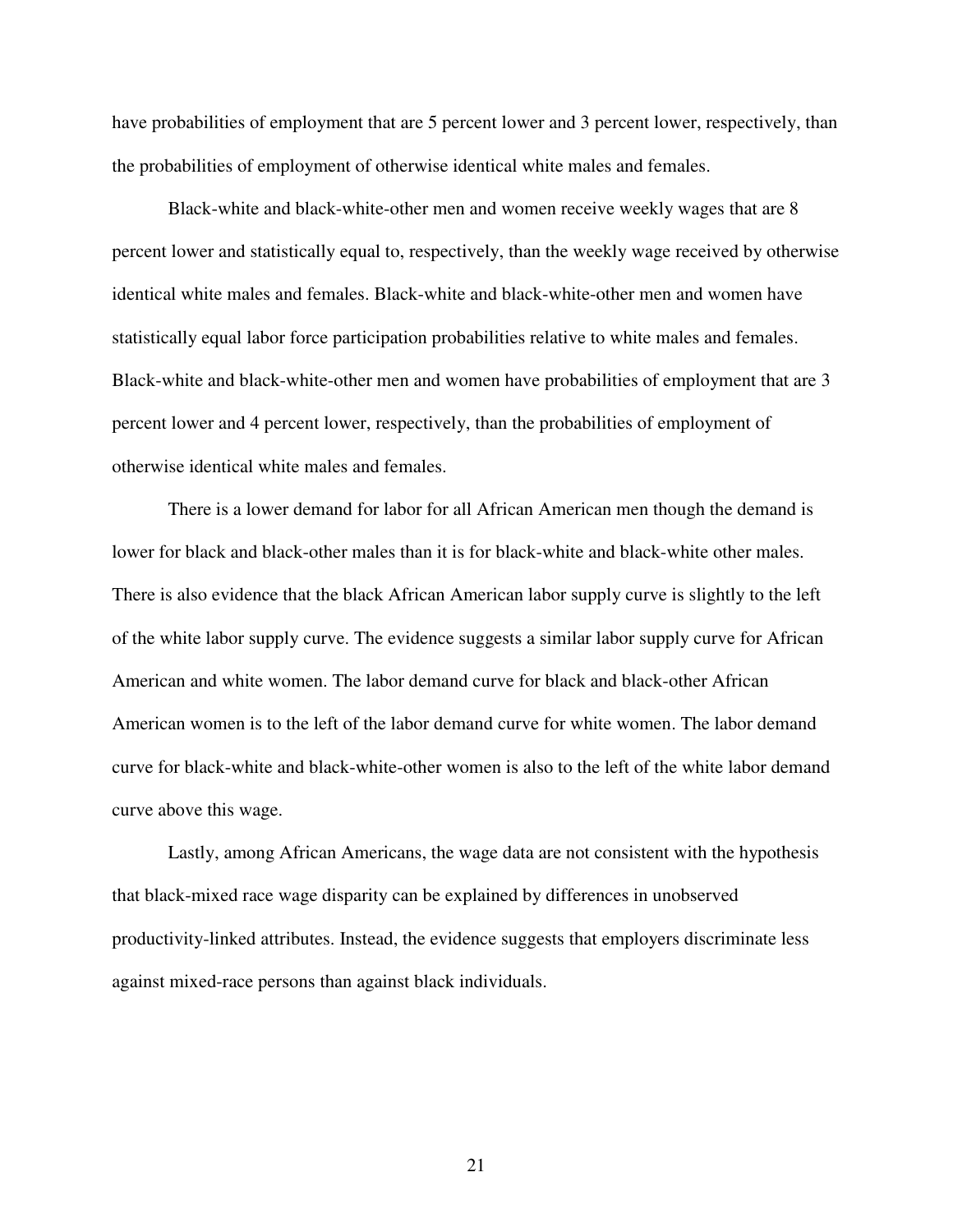# **Notes**

 $<sup>1</sup>$  An obvious convention is, "All persons with light skin color and European phenotype are</sup> white; otherwise, the person is non-white, for example, Black." Over time, this binary descriptor would make "European" synonymous with "white" and "African" synonymous with "Black." <sup>2</sup> More colloquially, acting white often referred to as "Tomming," that is, ideological passing for those who lack the appropriate physical features to pass. Nothing in the Darity, et al. model limits this identity strategy to a particular group, but if economic motives are the primary reasons for acting white, we should expect to see a greater presence among the least wealthy social group. Hence, African Toms are not permitted to pass as white, but they are permitted to pass as individuals among whites if they are sufficiently ideologically integrated into whiteness.  $3$  See Golash-Boza and Darity, 2008 for an empirical analysis of these issues among Latinos.  $4$  Similar economic studies include: Hersch (2007), which uses the 2003 New Immigrant Survey (NIS); Hersch (2006), which uses the NSBA, MCSUI, and the 1995 Detroit Area Study: Social Influence on Health: Stress, Racism, and Health Protective (DAS); and, Loury (2007, 2006), which uses the NSBA. The contemporary sociology (Keith and Herring, 1991; Herring, Keith, and Horton, 2004) and social psychology (Maddox, 2004; Blair, Judd, and Chapleau , 2004; Blair, Judd, Sadler, and Jenkins, 2002) literatures have documented strong empirical effects associated with skin tone colorism. For example, using the 1979-80 National Survey of Black Americans, Keith and Herring (1991) construct a continuous skin tone variable ranging from a value of 1 (very dark) to 5 (very light). In a series of beta coefficient regressions, they find that a one standardized unit increase in lightness is associated with greater years of education, higher occupational status, greater personal income, and greater family income.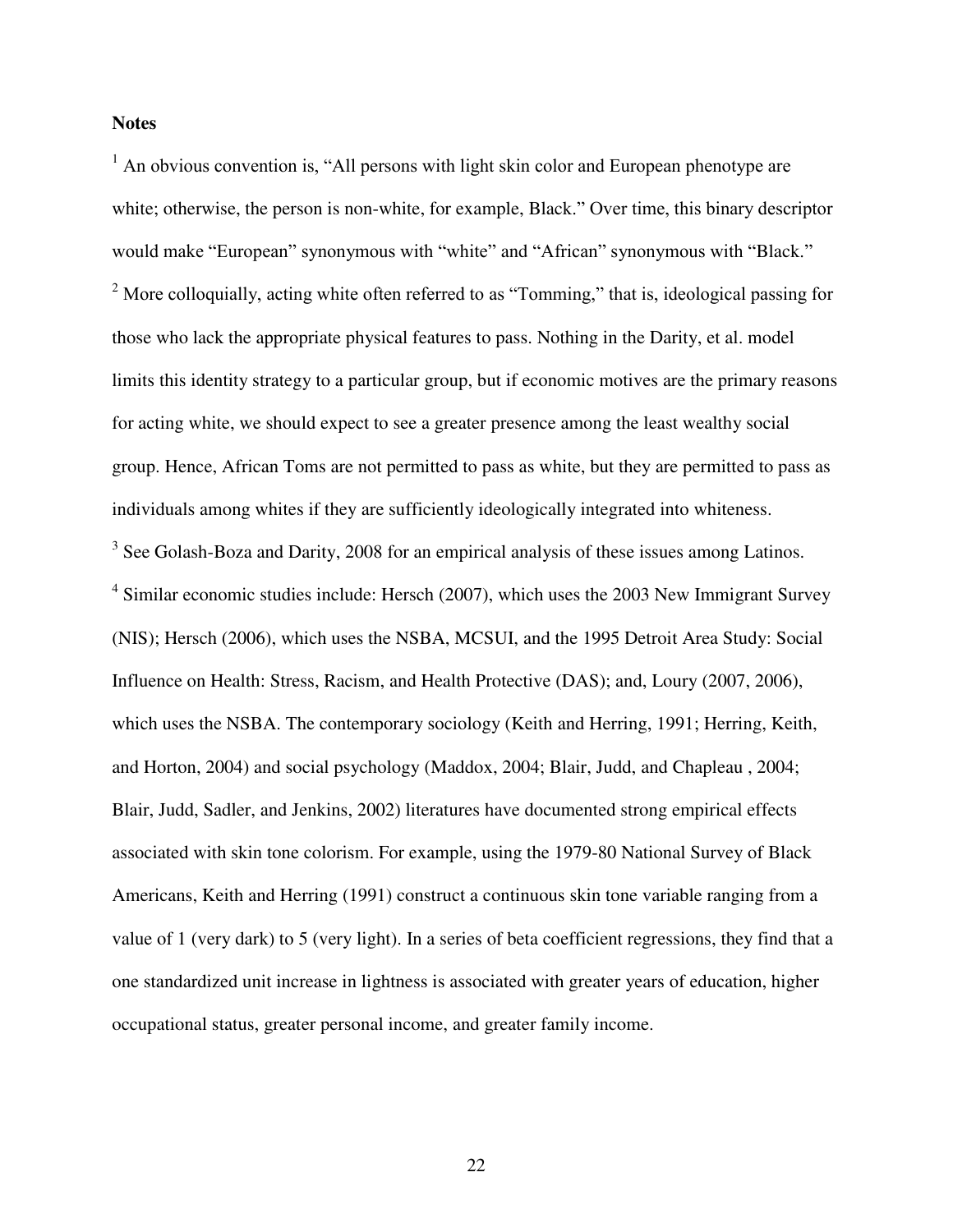$<sup>5</sup>$  The absolute value of the skin shade coefficients depends on the method of estimation</sup> (ordinary least squares versus median regression), type of regression (standard versus ex ante), the number and type of wage covariates, and whether one is using the MCSUI or NSBA dataset.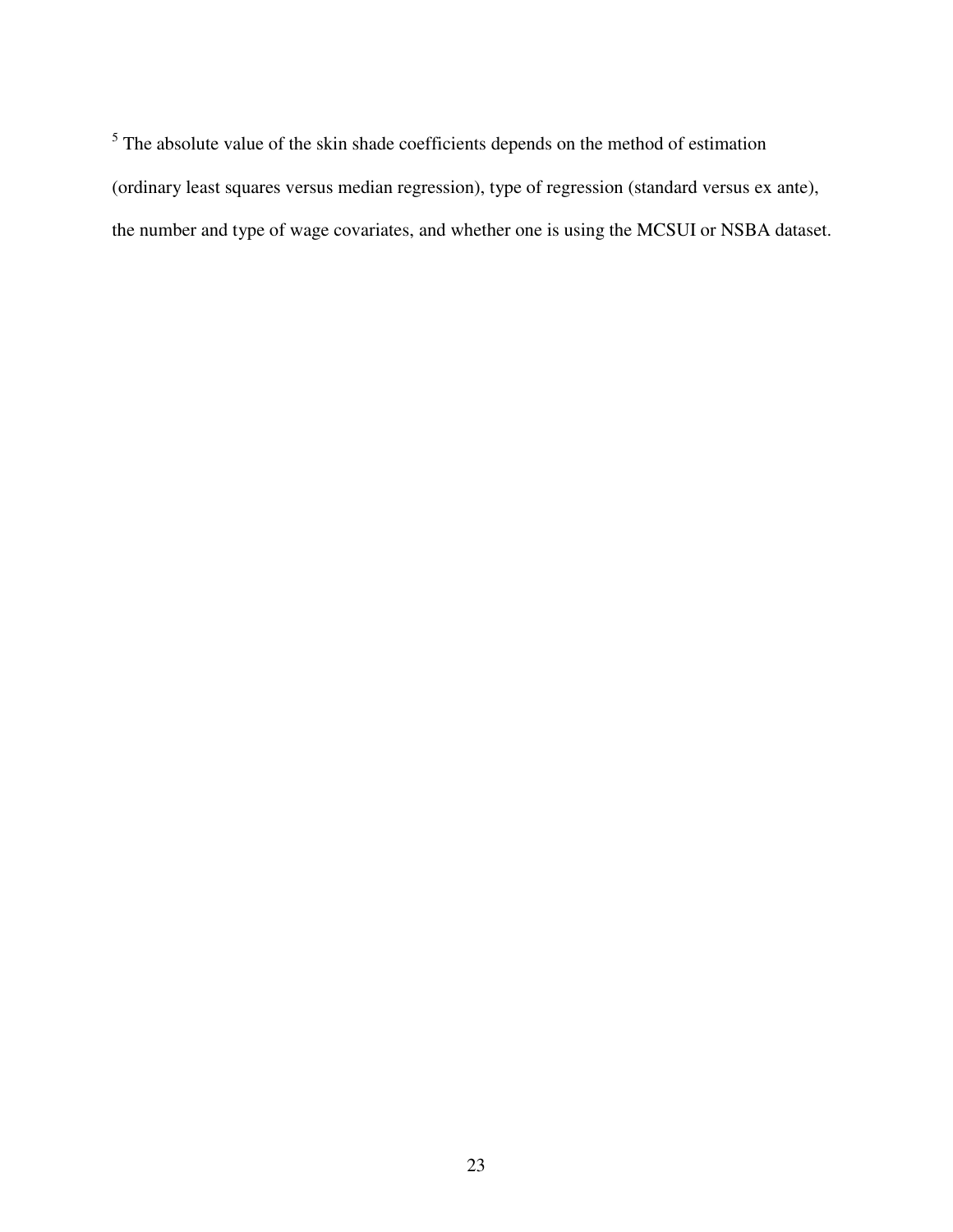# **Bibliography**

Blair, Irene V., Charles M. Judd, Kristine M. Chapleau. (2004). "The Influence of Afrocentric Facial Features in Criminal Sentencing," Psychological Science, 15(10):674-679

Blair, I. V., C. M. Judd, M. S. Sadler, C. Jenkins. (2002). "The Role of Afrocentric Features in Person Perception: Judging by Features and Categories, Journal of Personality and Social Psychology, 83:5-25

Bodenhorn, Howard N. "Colorism, Complexion Homogamy and Household Wealth: Some Historical Evidence." American Economic Review, 96, no. 2 (May 2006), pp. 256-260.

Bodenhorn, Howard N. "The Complexion Gap: The Economic Consequences of Color among Free African-Americans in the Rural Antebellum South." Advances in Agricultural Economic History 2 (2003), pp. 41-73.

Bodenhorn, Howard (1999). "The Mulatto Advantage: The Biological Consequences of Complexion in Rural Antebellum Virginia." Lafayette College, unpublished working paper.

Bodenhorn, Howard N. and Christopher S. Ruebeck. (2007). "Colourism and African-American Wealth: Evidence from the Nineteenth-Century South." Journal of Population Economics 20:3 (April): 599-620

Bodenhorn, Howard N. and Christopher S. Ruebeck. (2003). "The Economics of Identity and the Endogeneity of Race." National Bureau of Economic Research Working Paper no. w9962. September.

Cotton, Jeremiah. (1993). "Color or Culture?: Wage Differences Among Non-Hispanic Black Males, Hispanic Black Males and Hispanic White Males" The Review of Black Political Economy, 21(4) (Spring): 53-68.

Darity, William, Jr.. (1989). "What's Left of the Economic Theory of Discrimination?" in S. Shulman and W. Darity Jr. The Question of Discrimination, Middletown: Wesleyan University Press, 1989, pp. 335-74.

Darity, William, Jr., David Guilkey, and William Winfrey "Explaining Differences in Economic Performance Among Racial and Ethnic Groups in the USA: The Data Examined" American Journal of Economics and Sociology vol. 55:4, October 1996 pp. 411-426.

Ferguson, Ronald F.. (2006). "New Evidence on Why Black High Schoolers Get Accused of "Acting White?"" Research Brief: Achievement Gap Initiative at Harvard University (September).

Fordham, Signithia and John U. Ogbu. (1986). "Black students" school success: coping with the 'burden of acting white': The Urban Review 18:176-206.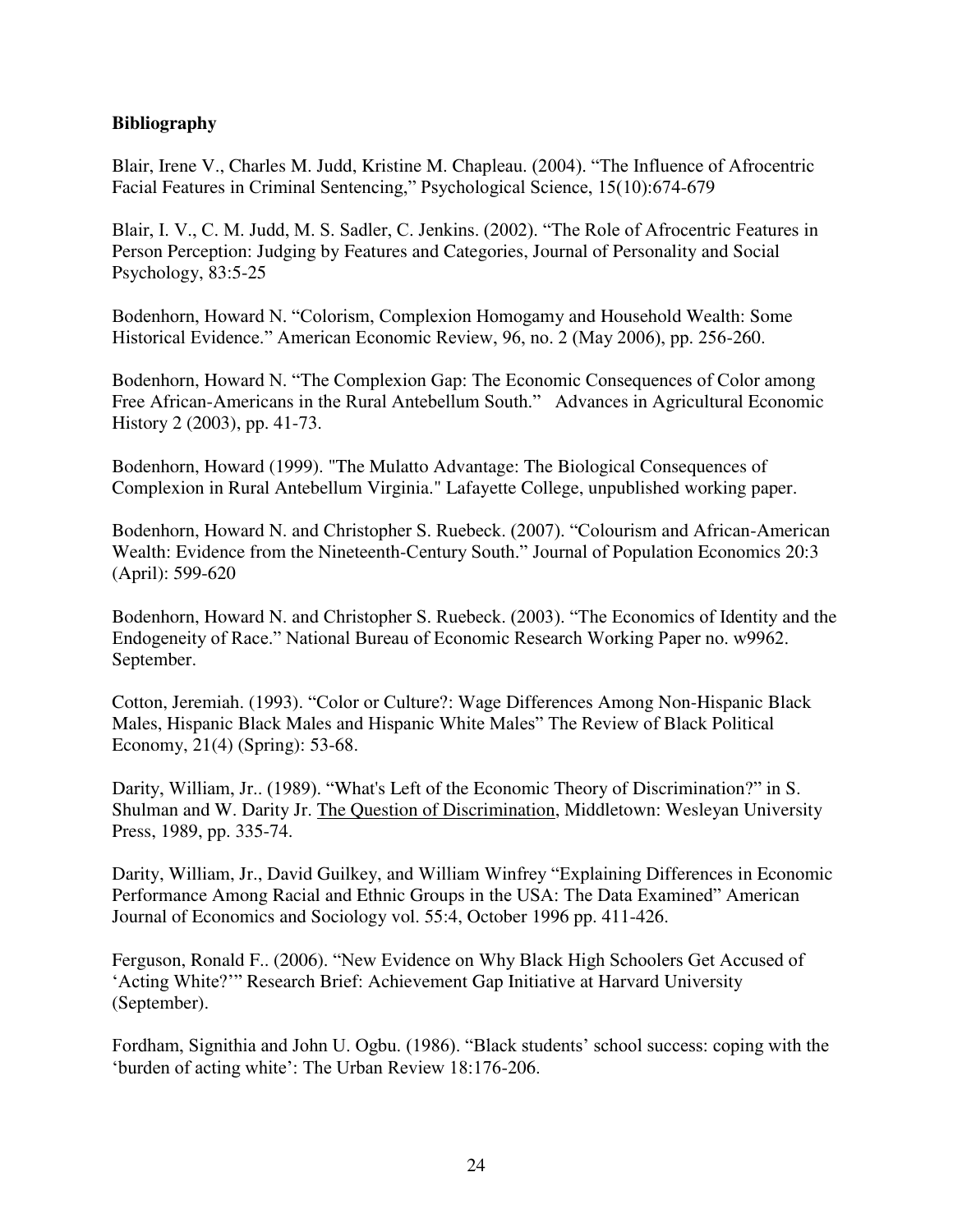Golash-Boza, Tanya and William Darity, Jr. (2008). "Latino racial choices: the effects of skin colour and discrimination on Latinos' and Latinas' racial self-identifications," Ethnic and Racial Studies, 31(5) (July): 899 - 934

Goldsmith, Arthur, William A. Darity, Jr., and Darrick Hamilton. "Skin Shade and Inter-Ethnic Wage Differences: New Evidence"

Herring, C.; V. M. Keith and H. D. Horton (2004); "Skin Deep: How Race and Complexion Matter in the Color-Blind Era", University of Illinois Press, Chicago, IL.

Hunter, M.; W. Allen and E. Telles (2001); "The Significance of Skin Color among African Americans and Mexican Americans." African American Research Perspectives, Vol. 7(1), pp. 173–184.

Keith, Verna M. and Cedric Herring "Skin Tone and Stratification in the Black Community" American Journal of Sociology Vol. 97 1991 pp. 760-78.

Linda Datcher Loury. (2007). "Am I Black Enough For You?: Schooling and Secular Change in Skin Tone Effects" Discussion Papers Series, Department of Economics, Tufts University

Linda Loury, 2006. "Schooling, Skin Tone, and Attractiveness: Beauty Makes Skin Seem Deep," Discussion Papers Series, Department of Economics, Tufts University

Maddox, K.B. (2004). Perspectives on racial phenotypicality bias. Personality and Social Psychology Review, 8, 383-401.

Mason, P. L. (2004). "Annual Income, Hourly Wages, and Identity Formation Among Mexican Americans and other Latinos." Industrial Relations. 43:4 (October):817-834.

Mason, P., (1997). "Race, Culture, and Skill: Interracial Wage Differences Among African Americans, Latinos, and Whites." Review of Black Political Economy 25(3) (Winter):5-40.

Ruebeck, Christopher S., Susan L. Averett, Howard N. Bodenhorn. (2006). "Acting Out and Acting White: Risky Behavior and Academic Achievement of White, Black and Mixed-Race Youth." National Bureau Economic Research: Working Paper 13793.

Sollors, Werner. (1996). "Passing." In Encyclopedia of African American Culture and History, Volume 4. New York: Simon and Schuster, pp. 2105 – 2109.

Tyson, Karolyn, William Darity, Jr., and Domini R. Castellino. (2005). "It's Not "A Black Thing": Understanding the Burden of Acting White and Other Dilemmas of High Achievement," American Sociological Review, 70(4) (August): 582-605.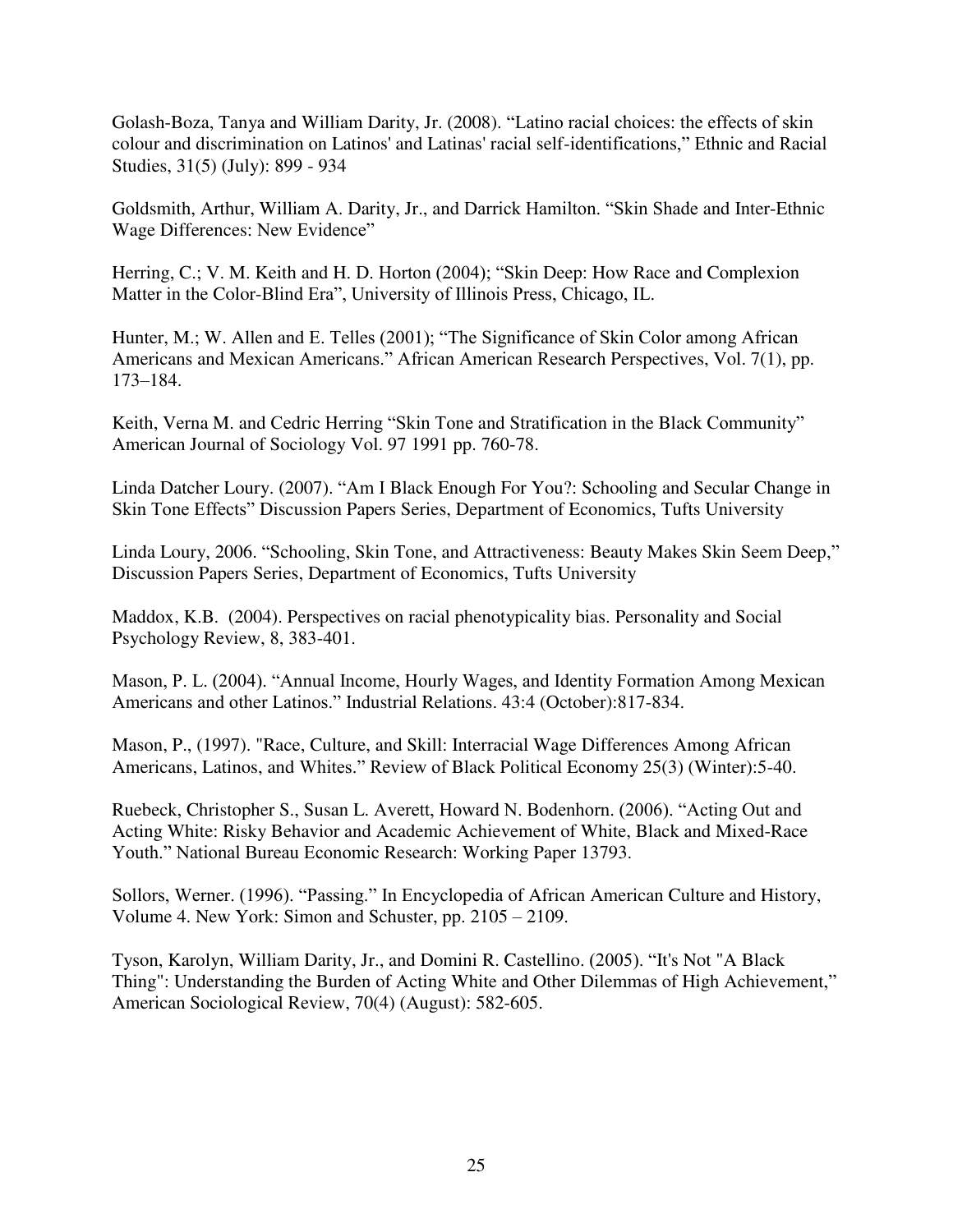| 2003-2007                    | National | Northcentral | Northeast | South  | West   |
|------------------------------|----------|--------------|-----------|--------|--------|
| Native-born                  | 0.8759   | 0.9429       | 0.6986    | 0.9137 | 0.8673 |
| Hispanic                     | 0.0395   | 0.0191       | 0.1031    | 0.0197 | 0.0717 |
| <b>Black</b>                 | 0.9711   | 0.9650       | 0.9664    | 0.9835 | 0.9193 |
| Black-American Indian,       |          |              |           |        |        |
| Native Alaskan/Asian/        |          |              |           |        |        |
| Native Hawaiian              | 0.0086   | 0.0092       | 0.0083    | 0.0061 | 0.0225 |
| Black-white-American Indian, |          |              |           |        |        |
| Native Alaskan/ Asian/       |          |              |           |        |        |
| Native Hawaiian              | 0.0039   | 0.0053       | 0.0052    | 0.0019 | 0.0101 |
| Black-white                  | 0.0165   | 0.0205       | 0.0202    | 0.0085 | 0.0482 |
| N                            | 55,742   | 10,182       | 9,152     | 31,093 | 5,315  |

**Table 1. Self-identity of African Americans, 2003-2007**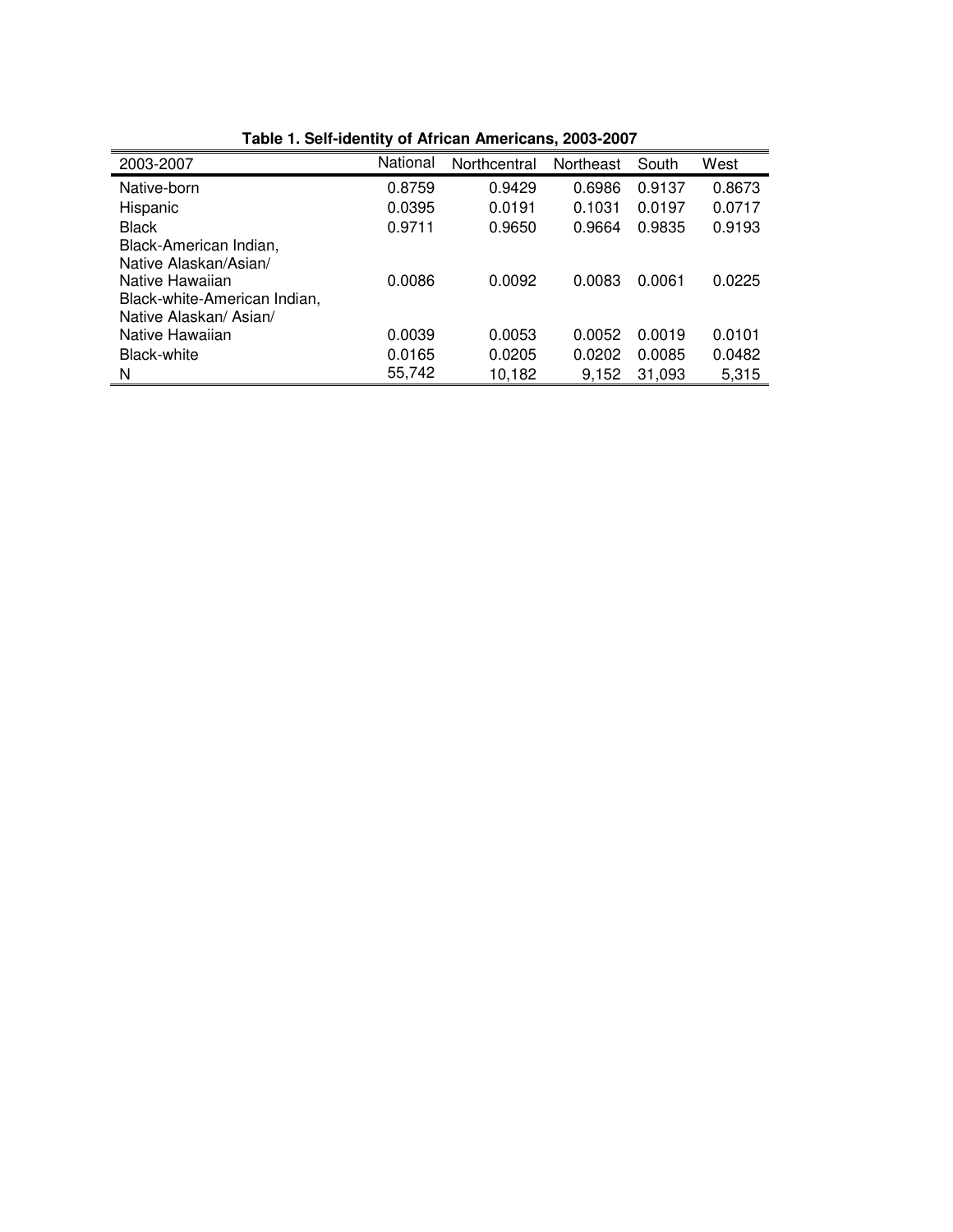|                                      |              |                                                                                   | Black-white-American Indian,                       |                    |
|--------------------------------------|--------------|-----------------------------------------------------------------------------------|----------------------------------------------------|--------------------|
|                                      |              |                                                                                   | black-white-Native Alaskan,                        |                    |
|                                      | <b>Black</b> | Black-American Indian, black-Native<br>Alaskan black-Asian, black-Native Hawaiian | black-white-Asian, black-<br>white-Native Hawaiian | <b>Black-white</b> |
| Weekly wage                          | \$666        | \$687                                                                             | \$682                                              | \$613              |
| Northeast                            | 0.1782       | 0.1733                                                                            | 0.2402                                             | 0.2187             |
| Northcentral                         | 0.1760       | 0.1900                                                                            | 0.2430                                             | 0.2201             |
| West                                 | 0.0899       | 0.2487                                                                            | 0.2476                                             | 0.2772             |
| South                                | 0.5559       | 0.3880                                                                            | 0.2692                                             | 0.2839             |
|                                      | 0.2742       | 0.2169                                                                            | 0.2843                                             | 0.2607             |
| Metropolitan area, 5,000,000 or more |              |                                                                                   |                                                    |                    |
| Metropolitan area, 100,000 or less   | 0.1238       | 0.1054                                                                            | 0.1055                                             | 0.0959             |
| Married                              | 0.3794       | 0.3825                                                                            | 0.4169                                             | 0.2915             |
| Divorced                             | 0.1202       | 0.1421                                                                            | 0.0871                                             | 0.0935             |
| Widowed                              | 0.0194       | 0.0005                                                                            | 0.0042                                             | 0.0126             |
| Seperated                            | 0.0492       | 0.0311                                                                            | 0.0511                                             | 0.0374             |
| Never married                        | 0.4317       | 0.4439                                                                            | 0.4407                                             | 0.5650             |
| Years of education                   | 13.01        | 13.38                                                                             | 13.44                                              | 12.57              |
| Age                                  | 38.05        | 36.98                                                                             | 34.91                                              | 30.88              |
| Hispanic                             | 0.0340       | 0.0955                                                                            | 0.2521                                             | 0.2838             |
| Fulltime employee                    | 0.8122       | 0.7688                                                                            | 0.7200                                             | 0.7075             |
| Limitation on amount or type work    | 0.0327       | 0.0428                                                                            | 0.0508                                             | 0.0295             |
| Served in armed forces               | 0.0787       | 0.1107                                                                            | 0.0647                                             | 0.0568             |
| Job covered by union                 | 0.1308       | 0.1343                                                                            | 0.0824                                             | 0.1367             |
| Firm size, $10 - 24$ employees       | 0.0733       | 0.0768                                                                            | 0.1180                                             | 0.1035             |
| Firm size, 25 - 99 employees         | 0.1119       | 0.1160                                                                            | 0.0981                                             | 0.1392             |
| Firm size, 100 - 499 employees       | 0.1330       | 0.1098                                                                            | 0.1130                                             | 0.1506             |
| Firm size, 500 - 999 employees       | 0.0592       | 0.0687                                                                            | 0.0506                                             | 0.0504             |
| Firm size, 1000 or more employees    | 0.4693       | 0.4824                                                                            | 0.4596                                             | 0.3832             |
| Non-labor income (\$1,000s)          | 2.2350       | 3.0374                                                                            | 2.3009                                             | 1.7924             |
| Self-employed                        | 0.0442       | 0.0804                                                                            | 0.0913                                             | 0.0618             |
| Native-born                          | 0.8771       | 0.8823                                                                            | 0.8223                                             | 0.8135             |
| N                                    | 53,665       | 636                                                                               | 265                                                | 1084               |
| N (wage)                             | 50,541       | 592                                                                               | 291                                                | 1150               |

**Table 2. Descriptive statistics by social identity: 2001 - 2007**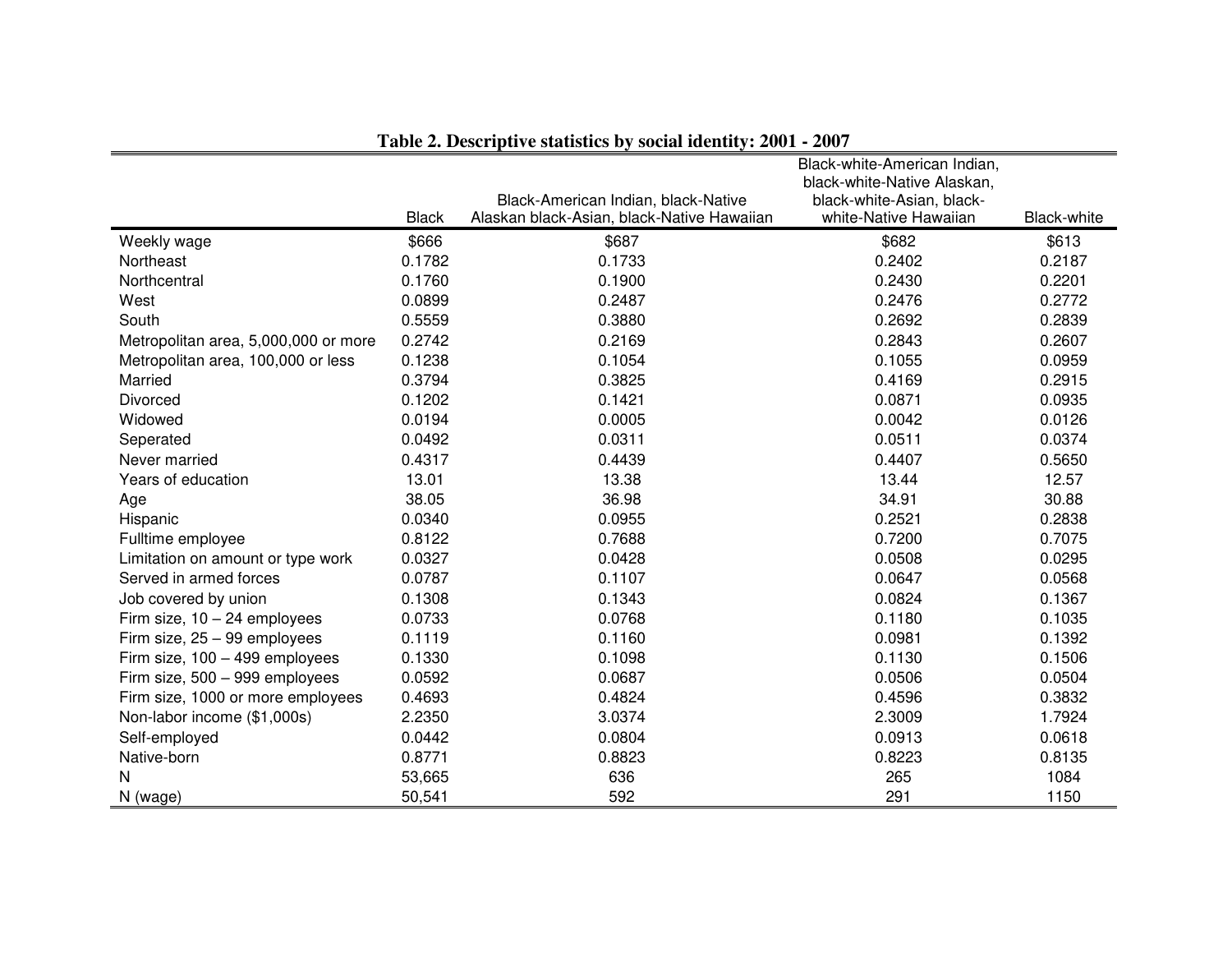|                                                                                            | <b>National</b> |         | <b>Northcentral</b> |         | <b>Northeastern</b> |         | <b>South</b> |         | West      |         |
|--------------------------------------------------------------------------------------------|-----------------|---------|---------------------|---------|---------------------|---------|--------------|---------|-----------|---------|
| N                                                                                          | 185,961         |         | 52,272              |         |                     |         | 55,047       |         | 37,885    |         |
| F-statistic                                                                                | 5,437           |         | 1,848               |         |                     |         | 1,651        |         | 1,117     |         |
| p-value                                                                                    | 0.0000          |         | 0.0000              |         |                     |         | 0.0000       |         | 0.0000    |         |
| $R^2$                                                                                      | 0.4911          |         | 0.5148              |         |                     |         | 0.4738       |         | 0.4696    |         |
| $\overline{R}^2$                                                                           | 0.4910          |         | 0.5145              |         |                     |         | 0.4735       |         | 0.4691    |         |
|                                                                                            | Coef.           | p-value | Coef.               | p-value | Coef.               | p-value | Coef.        | p-value | Coef.     | p-value |
| Immigrant                                                                                  | $-0.0988$       | 0.0000  | $-0.0090$           | 0.8100  | $-0.1327$           | 0.0000  | $-0.1040$    | 0.0000  | $-0.1089$ | 0.0030  |
| Native-born Hispanic                                                                       | $-0.0045$       | 0.8850  | 0.0619              | 0.5030  | 0.0040              | 0.9300  | $-0.0675$    | 0.3100  | 0.0185    | 0.8070  |
| <b>Black</b>                                                                               | $-0.1893$       | 0.0000  | $-0.1900$           | 0.0000  | $-0.1689$           | 0.0000  | $-0.1874$    | 0.0000  | $-0.2116$ | 0.0000  |
| <b>Black-white</b>                                                                         | $-0.0809$       | 0.0130  | $-0.0484$           | 0.4650  | $-0.0912$           | 0.1920  | $-0.1076$    | 0.0920  | $-0.0646$ | 0.2940  |
| Black-other                                                                                | $-0.2296$       | 0.0000  | $-0.3020$           | 0.0020  | $-0.3232$           | 0.0050  | $-0.1766$    | 0.0260  | $-0.2056$ | 0.0110  |
| Black-white-other                                                                          | $-0.0197$       | 0.7740  | $-0.0337$           | 0.8360  | $-0.2702$           | 0.0480  | 0.1096       | 0.4510  | 0.0401    | 0.7240  |
| Hypotheses                                                                                 |                 | p-value |                     | p-value |                     | p-value |              | p-value |           | p-value |
| Equal identity effect                                                                      |                 |         |                     |         |                     |         |              |         |           |         |
| $\delta_{\text{bw}} = \delta_{\text{bwo}} = \delta_{\text{bo}} = \delta_{\text{b}} \leq 0$ |                 | 0.0005  |                     | 0.0792  |                     | 0.3081  |              | 0.1264  |           | 0.0170  |
| No identity effect                                                                         |                 | 0.0000  |                     | 0.0000  |                     | 0.0000  |              | 0.0000  |           | 0.0000  |
| $\delta_{\text{bw}} = \delta_{\text{bwo}} = \delta_{\text{bo}} = \delta_{\text{b}} = 0$    |                 |         |                     |         |                     |         |              |         |           |         |
| Equal black effect                                                                         |                 | 0.3683  |                     | 0.2531  |                     | 0.1842  |              | 0.8912  |           | 0.9409  |
| $\delta_{\rm bo} = \delta_{\rm b} \leq 0$                                                  |                 |         |                     |         |                     |         |              |         |           |         |
| No black effect                                                                            |                 | 0.0000  |                     | 0.0000  |                     | 0.0000  |              | 0.0000  |           | 0.0000  |
| $\delta_{\rm bo} = \delta_{\rm b} = 0$                                                     |                 |         |                     |         |                     |         |              |         |           |         |
| Equal black-white effect                                                                   |                 | 0.4176  |                     | 0.9332  |                     | 0.2402  |              | 0.1711  |           | 0.4164  |
| $\delta_{\text{bw}} = \delta_{\text{bwo}} < 0$                                             |                 |         |                     |         |                     |         |              |         |           |         |
| No black-white effect                                                                      |                 | 0.0446  |                     | 0.7522  |                     | 0.0624  |              | 0.1816  |           | 0.5402  |
| $\delta_{\text{bw}} = \delta_{\text{bwo}} = 0$                                             |                 |         |                     |         |                     |         |              |         |           |         |

**Table 3. Weekly wage differentials by nativity, ethnicity, and social identity: African American men, 2003-2007**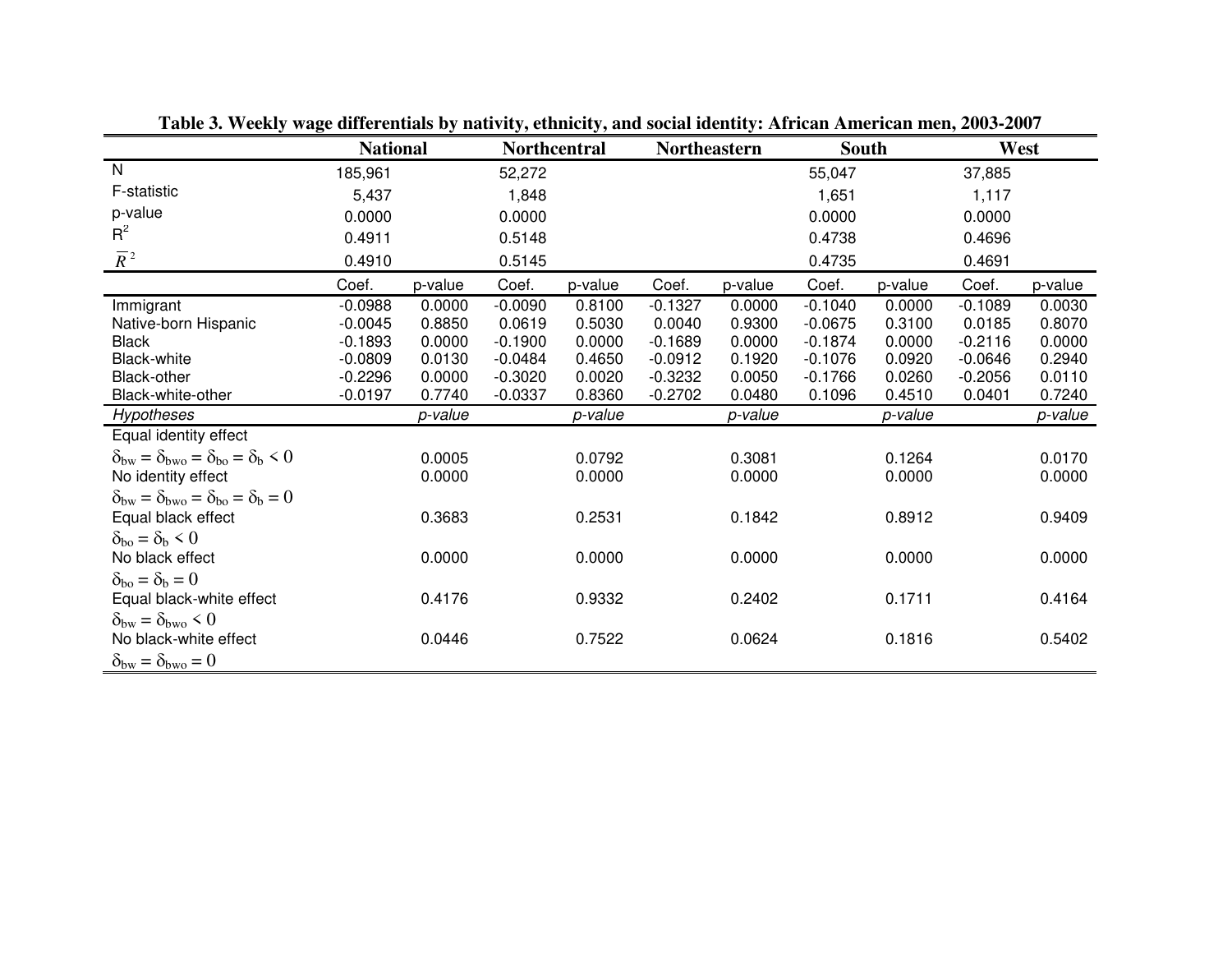|                                                                                                                              | <b>National</b> |         | <b>Northcentral</b> |         | <b>Northeast</b> |         | <b>South</b> |         |           | West    |
|------------------------------------------------------------------------------------------------------------------------------|-----------------|---------|---------------------|---------|------------------|---------|--------------|---------|-----------|---------|
| N                                                                                                                            | 186,106         |         | 52,222              |         | 41,024           |         | 57,422       |         | 35,438    |         |
| F-statistic                                                                                                                  | 4,842           |         | 1,562               |         | 1,248            |         | 1,571        |         | 958       |         |
| p-value                                                                                                                      | 0.0000          |         | 0.0000              |         | 0.0000           |         | 0.0000       |         | 0.0000    |         |
| $R^2$                                                                                                                        | 0.4620          |         | 0.4731              |         | 0.4774           |         | 0.4509       |         | 0.4479    |         |
| $\overline{R}^2$                                                                                                             | 0.4619          |         | 0.4728              |         | 0.4770           |         | 0.4506       |         | 0.4475    |         |
|                                                                                                                              | Coef.           | p-value | Coef.               | p-value | Coef.            | p-value | Coef.        | p-value | Coef.     | p-value |
| Immigrant                                                                                                                    | $-0.0114$       | 0.3540  | 0.0237              | 0.5790  | $-0.0501$        | 0.0110  | 0.0070       | 0.7370  | $-0.0407$ | 0.3100  |
| Native-born Hispanic                                                                                                         | 0.0400          | 0.1320  | $-0.0125$           | 0.8780  | 0.0633           | 0.0920  | 0.0428       | 0.4630  | $-0.0365$ | 0.5570  |
| <b>Black</b>                                                                                                                 | $-0.0971$       | 0.0000  | $-0.0784$           | 0.0000  | $-0.0942$        | 0.0000  | $-0.0991$    | 0.0000  | $-0.0883$ | 0.0000  |
| <b>Black-white</b>                                                                                                           | 0.0117          | 0.7010  | $-0.0176$           | 0.7750  | 0.0520           | 0.3930  | 0.0953       | 0.1270  | $-0.0715$ | 0.2200  |
| Black-other                                                                                                                  | $-0.1306$       | 0.0020  | $-0.1280$           | 0.1820  | $-0.1415$        | 0.1220  | $-0.1843$    | 0.0070  | 0.0080    | 0.9350  |
| Black-white-other                                                                                                            | $-0.0499$       | 0.4320  | 0.0523              | 0.6360  | $-0.0711$        | 0.5760  | $-0.1571$    | 0.2030  | 0.0196    | 0.9000  |
| <b>Hypotheses</b>                                                                                                            |                 | p-value |                     | p-value |                  | p-value |              | p-value |           | p-value |
| Equal identity effect                                                                                                        |                 | 0.0031  |                     | 0.4598  |                  | 0.1068  |              | 0.0090  |           | 0.6904  |
| $\delta_{\text{bw}} = \delta_{\text{bwo}} = \delta_{\text{bo}} = \delta_{\text{b}} \leq 0$<br>No identity effect             |                 | 0.0000  |                     | 0.0000  |                  | 0.0000  |              | 0.0000  |           | 0.0000  |
| $\delta_{\text{bw}} = \delta_{\text{bwo}} = \delta_{\text{bo}} = \delta_{\text{b}} = 0$<br>Equal black effect                |                 | 0.4324  |                     | 0.6059  |                  | 0.6061  |              | 0.2149  |           | 0.3294  |
| $\delta_{\rm bo} = \delta_{\rm b} \leq 0$<br>No black effect                                                                 |                 | 0.0000  |                     | 0.0000  |                  | 0.0000  |              | 0.0000  |           | 0.0000  |
| $\delta_{\rm bo} = \delta_{\rm b} = 0$<br>Equal black-white effect                                                           |                 | 0.3793  |                     | 0.5762  |                  | 0.3811  |              | 0.0670  |           | 0.5836  |
| $\delta_{\text{bw}} = \delta_{\text{bwo}} \leq 0$<br>No black-white effect<br>$\delta_{\text{bw}} = \delta_{\text{bwo}} = 0$ |                 | 0.6793  |                     | 0.8552  |                  | 0.5918  |              | 0.1360  |           | 0.4667  |

**Table 4. Weekly wage differentials by nativity, ethnicity, and social identity: African American women, 2003-2007**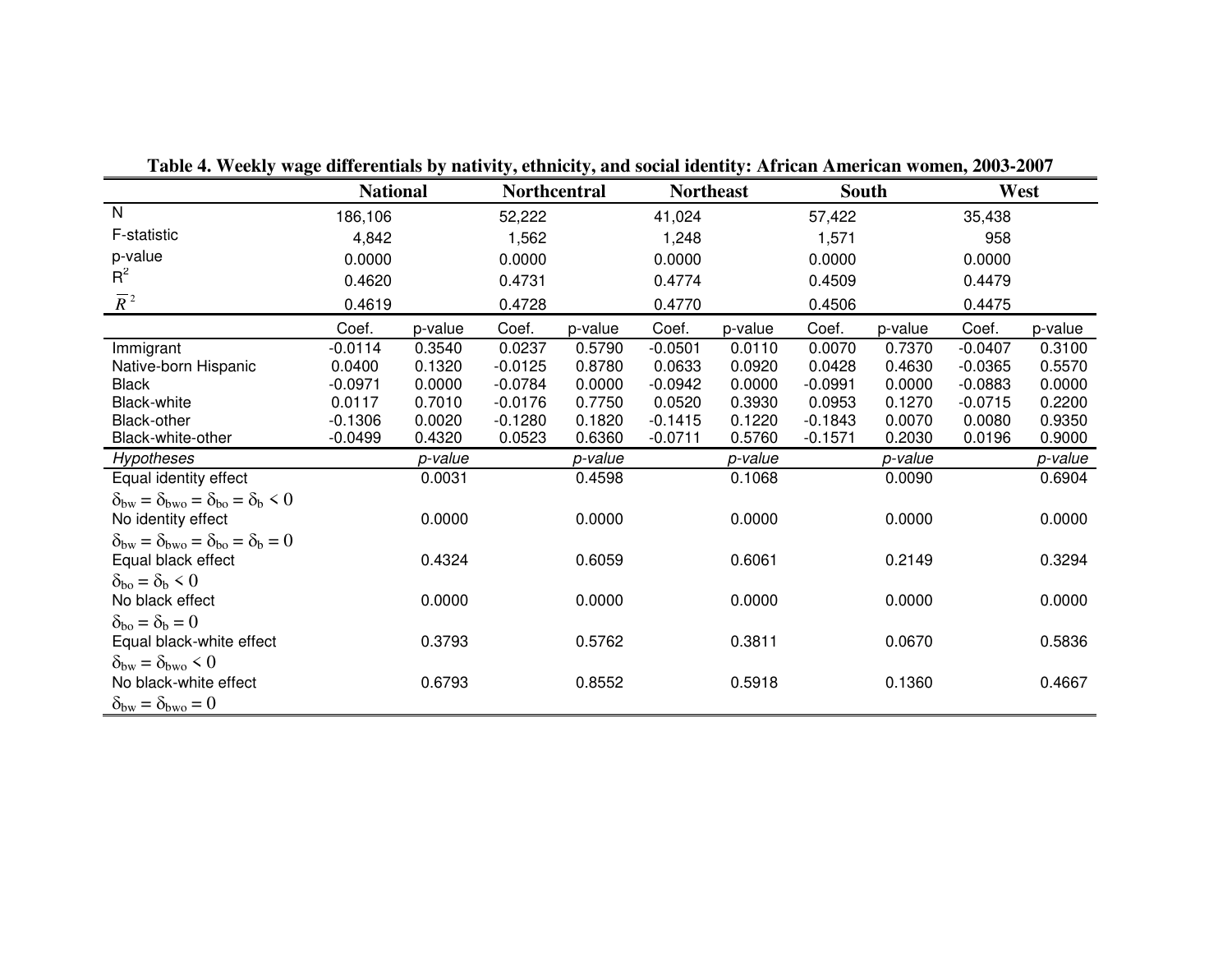| <b>Participation rate</b>                                                                                     | <b>National</b> |         | <b>Northeast</b> |         | <b>Northcentral</b> |         | <b>South</b> |         | West      |         |
|---------------------------------------------------------------------------------------------------------------|-----------------|---------|------------------|---------|---------------------|---------|--------------|---------|-----------|---------|
| N                                                                                                             | 163,729         |         | 36,037           |         | 46,228              |         | 47,853       |         | 33,556    |         |
| Wald chi <sub>2</sub>                                                                                         | 8,539           |         | 2,130            |         | 2,553               |         | 2,616        |         | 1,573     |         |
| p-value                                                                                                       | 0.0000          |         | 0.0000           |         | 0.0000              |         | 0.0000       |         | 0.0000    |         |
| Pseudo R2                                                                                                     | 0.1807          |         | 0.2094           |         | 0.1815              |         | 0.1736       |         | 0.1725    |         |
|                                                                                                               | Coef.           | p-value | Coef.            | p-value | Coef.               | p-value | Coef.        | p-value | Coef.     | p-value |
| Native-born Hispanic                                                                                          | 0.0090          | 0.0790  | 0.0106           | 0.1400  | 0.0096              | 0.5570  | 0.0073       | 0.4690  | 0.0116    | 0.2770  |
| Immigrant                                                                                                     | 0.0074          | 0.0170  | 0.0043           | 0.4450  | 0.0135              | 0.0360  | 0.0053       | 0.3560  | 0.0142    | 0.0810  |
| <b>Black</b>                                                                                                  | $-0.0121$       | 0.0000  | $-0.0149$        | 0.0030  | $-0.0190$           | 0.0000  | $-0.0084$    | 0.0000  | $-0.0112$ | 0.0860  |
| Black-other                                                                                                   | $-0.0028$       | 0.7900  |                  |         | $-0.0437$           | 0.1900  | 0.0110       | 0.4210  | $-0.0023$ | 0.9020  |
| Black-white-other                                                                                             | 0.0027          | 0.8480  | 0.0263           | 0.0000  |                     |         | $-0.0587$    | 0.1780  | 0.0078    | 0.7090  |
| Black-white                                                                                                   | 0.0015          | 0.8140  | $-0.0136$        | 0.4530  | 0.0206              | 0.0050  | 0.0021       | 0.8680  | $-0.0089$ | 0.5000  |
| Hypotheses                                                                                                    |                 | p-value |                  | p-value |                     | p-value |              | p-value |           | p-value |
| Equal identity effect                                                                                         |                 |         |                  |         |                     |         |              |         |           |         |
| $\delta_{\text{bw}} = \delta_{\text{bwo}} = \delta_{\text{bo}} = \delta_{\text{b}} < 0$<br>No identity effect |                 | 0.2024  |                  | 0.0645  |                     | 0.0376  |              | 0.2374  |           | 0.8875  |
| $\delta_{\text{bw}} = \delta_{\text{bwo}} = \delta_{\text{bo}} = \delta_{\text{b}} = 0$<br>Equal black effect |                 | 0.0000  |                  | 0.0008  |                     | 0.0000  |              | 0.0004  |           | 0.3782  |
| $\delta_{\rm bo} = \delta_{\rm b} < 0$<br>No black effect                                                     |                 | 0.4099  |                  |         |                     | 0.3965  |              | 0.2999  |           | 0.6759  |
| $\delta_{\rm bo} = \delta_{\rm b} = 0$<br>Equal black-white effect                                            |                 | 0.0000  |                  |         |                     | 0.0000  |              | 0.0002  |           | 0.1560  |
| $\delta_{\text{bw}} = \delta_{\text{bwo}} < 0$<br>No black-white effect                                       |                 | 0.9380  |                  | 0.0371  |                     |         |              | 0.0833  |           | 0.5595  |
| $\delta_{\text{bw}} = \delta_{\text{bwo}} = 0$                                                                |                 | 0.9584  |                  | 0.1138  |                     |         |              | 0.1135  |           | 0.7131  |

**Table 5. Male laborforce participation, by social identity**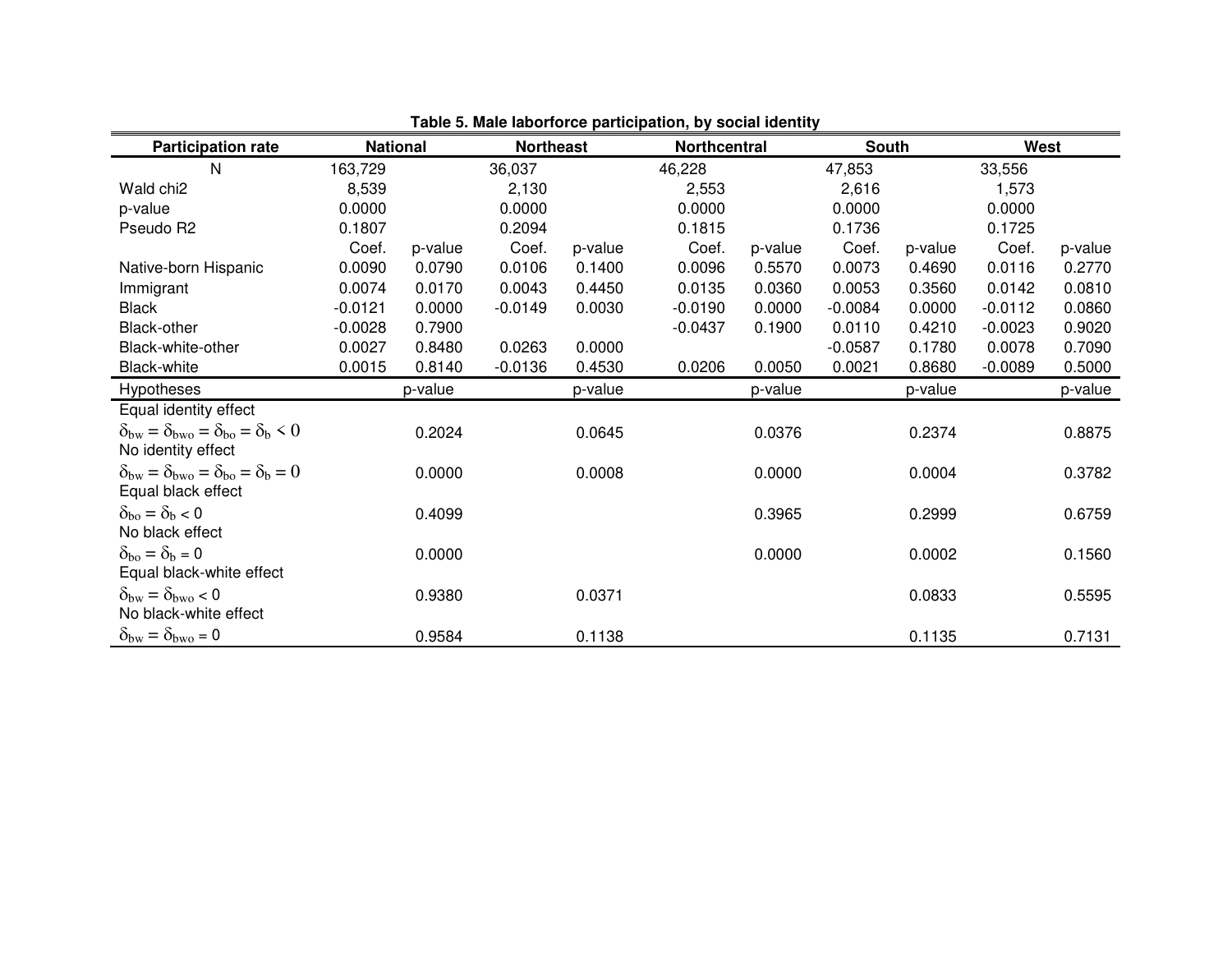| <b>Employment rate</b>                                                                                        | <b>National</b> |         | <b>Northeast</b> |         | Northcentral |         | <b>South</b> |         | West      |         |
|---------------------------------------------------------------------------------------------------------------|-----------------|---------|------------------|---------|--------------|---------|--------------|---------|-----------|---------|
| $\mathsf{N}$                                                                                                  | 163,729         |         | 36,077           |         | 46,243       |         | 47,853       |         | 33,556    |         |
| Wald chi <sub>2</sub>                                                                                         | 10,090          |         | 2,290            |         | 2,940        |         | 3,154        |         | 1,904     |         |
| p-value                                                                                                       | 0.0000          |         | 0.0000           |         | 0.0000       |         | 0.0000       |         | 0.0000    |         |
| Pseudo R2                                                                                                     | 0.1315          |         | 0.1369           |         | 0.1251       |         | 0.1382       |         | 0.1288    |         |
|                                                                                                               | Coef.           | p-value | Coef.            | p-value | Coef.        | p-value | Coef.        | p-value | Coef.     | p-value |
| Native-born Hispanic                                                                                          | 0.0244          | 0.0030  | 0.0297           | 0.0280  | 0.0146       | 0.5770  | 0.0221       | 0.1360  | 0.0360    | 0.0360  |
| Immigrant                                                                                                     | 0.0189          | 0.0000  | 0.0177           | 0.0500  | 0.0315       | 0.0150  | 0.0172       | 0.0280  | 0.0162    | 0.2750  |
| <b>Black</b>                                                                                                  | $-0.0494$       | 0.0000  | $-0.0602$        | 0.0000  | $-0.0589$    | 0.0000  | $-0.0372$    | 0.0000  | $-0.0623$ | 0.0000  |
| Black-other                                                                                                   | $-0.0216$       | 0.2990  | $-0.0375$        | 0.5810  | $-0.1205$    | 0.0600  | 0.0358       | 0.0420  | $-0.0218$ | 0.5510  |
| Black-white-other                                                                                             | $-0.0063$       | 0.8230  | $-0.0263$        | 0.7070  | 0.0180       | 0.7710  | $-0.0796$    | 0.1660  | 0.0370    | 0.1880  |
| <b>Black-white</b>                                                                                            | $-0.0345$       | 0.0310  | $-0.0694$        | 0.1060  | 0.0084       | 0.7380  | $-0.0484$    | 0.1440  | $-0.0383$ | 0.1880  |
| Hypotheses                                                                                                    |                 | p-value |                  | p-value |              | p-value |              | p-value |           | p-value |
| Equal identity effect                                                                                         |                 |         |                  |         |              |         |              |         |           |         |
| $\delta_{\text{bw}} = \delta_{\text{bwo}} = \delta_{\text{bo}} = \delta_{\text{b}} < 0$<br>No identity effect |                 | 0.2178  |                  | 0.9465  |              | 0.1027  |              | 0.0875  |           | 0.1638  |
| $\delta_{\text{bw}} = \delta_{\text{bwo}} = \delta_{\text{bo}} = \delta_{\text{b}} = 0$<br>Equal black effect |                 | 0.0000  |                  | 0.0000  |              | 0.0000  |              | 0.0000  |           | 0.0000  |
| $\delta_{\rm bo} = \delta_{\rm b} < 0$<br>No black effect                                                     |                 | 0.1921  |                  | 0.7221  |              | 0.2973  |              | 0.0155  |           | 0.3258  |
| $\delta_{\rm bo} = \delta_{\rm b} = 0$<br>Equal black-white effect                                            |                 | 0.0000  |                  | 0.0000  |              | 0.0000  |              | 0.0000  |           | 0.0000  |
| $\delta_{\text{bw}} = \delta_{\text{bwo}} < 0$<br>No black-white effect                                       |                 | 0.4228  |                  | 0.6261  |              | 0.8905  |              | 0.6237  |           | 0.1359  |
| $\delta_{\text{bw}} = \delta_{\text{bwo}} = 0$                                                                |                 | 0.0426  |                  | 0.1204  |              | 0.9184  |              | 0.0361  |           | 0.1855  |

**Table 6. Male probability of employment by social identity**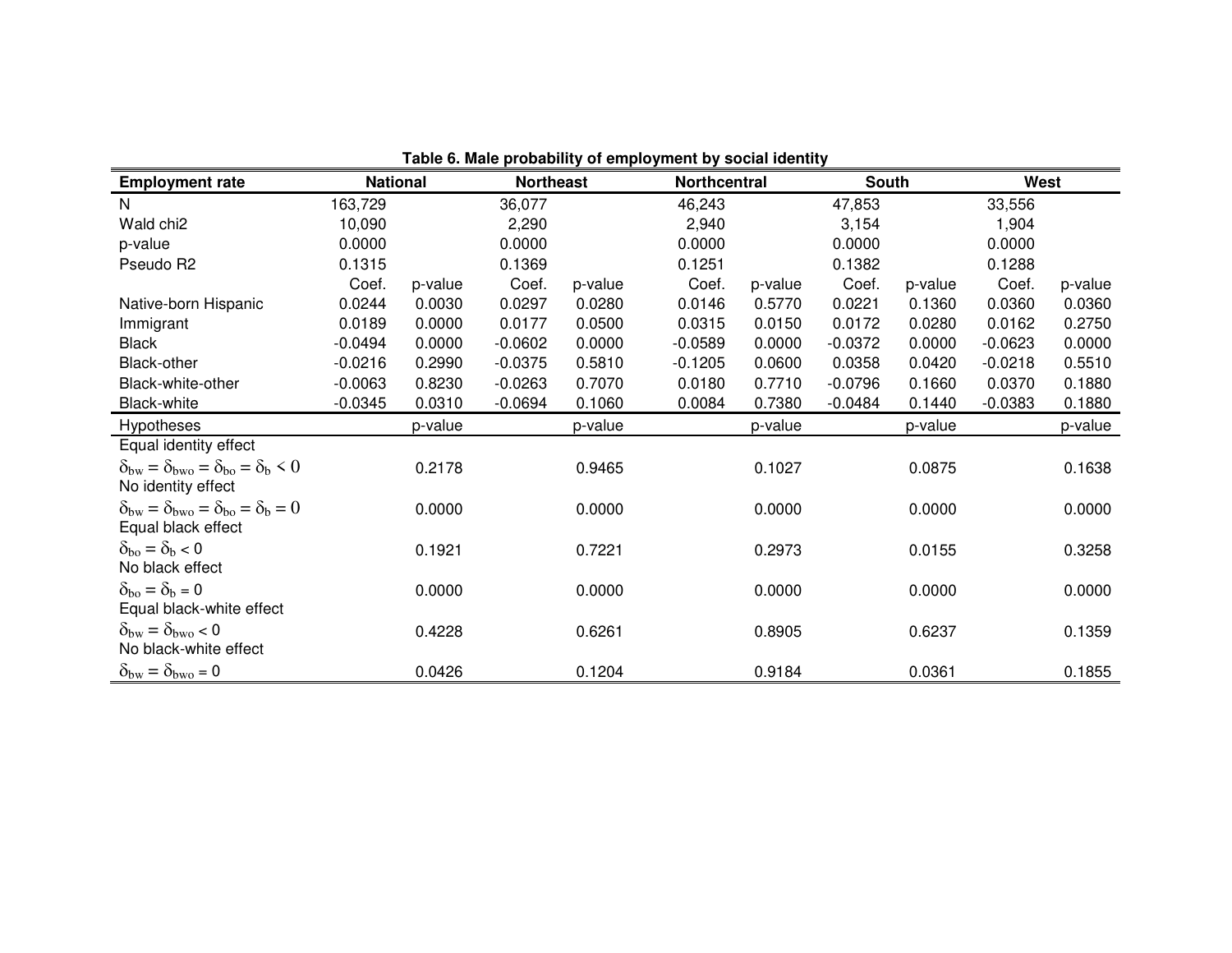| <b>Participation rate</b>                                                                                        | <b>National</b> |         | <b>Northeast</b> |         | <b>Northcentral</b> |         | South     |         | West      |         |
|------------------------------------------------------------------------------------------------------------------|-----------------|---------|------------------|---------|---------------------|---------|-----------|---------|-----------|---------|
| N                                                                                                                | 159,285         |         | 35,070           |         | 44,897              |         | 48,412    |         | 30,906    |         |
| Wald chi <sub>2</sub>                                                                                            | 6,394           |         | 1,611            |         | 1,791               |         | 2,085     |         | 1,124     |         |
| p-value                                                                                                          | 0.0000          |         | 0.0000           |         | 0.0000              |         | 0.0000    |         | 0.0000    |         |
| Pseudo R2                                                                                                        | 0.0974          |         | 0.1152           |         | 0.0973              |         | 0.0974    |         | 0.0904    |         |
|                                                                                                                  | Coef.           | p-value | Coef.            | p-value | Coef.               | p-value | Coef.     | p-value | Coef.     | p-value |
| Native-born Hispanic                                                                                             | 0.0057          | 0.5680  | 0.0176           | 0.1600  | $-0.0277$           | 0.3760  | $-0.0085$ | 0.7340  | 0.0086    | 0.7110  |
| Immigrant                                                                                                        | 0.0022          | 0.6860  | 0.0110           | 0.1410  | 0.0155              | 0.1710  | $-0.0061$ | 0.5580  | $-0.0183$ | 0.4570  |
| <b>Black</b>                                                                                                     | $-0.0019$       | 0.3480  | $-0.0091$        | 0.0910  | $-0.0089$           | 0.0370  | 0.0035    | 0.2120  | $-0.0021$ | 0.7710  |
| Black-other                                                                                                      | 0.0024          | 0.8690  | 0.0112           | 0.7760  | $-0.0220$           | 0.5030  | 0.0019    | 0.9380  | 0.0241    | 0.2500  |
| Black-white-other                                                                                                | 0.0025          | 0.9090  | $-0.0668$        | 0.3810  | 0.0294              | 0.1620  | 0.0424    | 0.0960  | $-0.0292$ | 0.5810  |
| <b>Black-white</b>                                                                                               | $-0.0092$       | 0.4280  | $-0.0450$        | 0.1160  | 0.0025              | 0.9000  | 0.0007    | 0.9710  | 0.0032    | 0.8910  |
| <b>Hypotheses</b>                                                                                                |                 | p-value |                  | p-value |                     | p-value |           | p-value |           | p-value |
| Equal identity effect                                                                                            |                 |         |                  |         |                     |         |           |         |           |         |
| $\delta_{\text{bw}} = \delta_{\text{bwo}} = \delta_{\text{bo}} = \delta_{\text{b}} \leq 0$<br>No identity effect |                 | 0.9060  |                  | 0.3556  |                     | 0.6184  |           | 0.8424  |           | 0.7066  |
| $\delta_{\text{bw}} = \delta_{\text{bwo}} = \delta_{\text{bo}} = \delta_{\text{b}} = 0$<br>Equal black effect    |                 | 0.8157  |                  | 0.0966  |                     | 0.1846  |           | 0.6548  |           | 0.8368  |
| $\delta_{\rm bo} = \delta_{\rm b} < 0$<br>No black effect                                                        |                 | 0.7770  |                  | 0.6605  |                     | 0.6696  |           | 0.9504  |           | 0.3202  |
| $\delta_{\rm bo} = \delta_{\rm b} = 0$<br>Equal black-white effect                                               |                 | 0.6276  |                  | 0.1995  |                     | 0.0707  |           | 0.4664  |           | 0.6028  |
| $\delta_{\text{bw}} = \delta_{\text{bwo}} < 0$<br>No black-white effect                                          |                 | 0.6511  |                  | 0.7766  |                     | 0.4186  |           | 0.3701  |           | 0.5344  |
| $\delta_{\text{bw}} = \delta_{\text{bwo}} = 0$                                                                   |                 | 0.6963  |                  | 0.0705  |                     | 0.5286  |           | 0.6344  |           | 0.8033  |

**Table 7. Female laborforce participation, by social identity**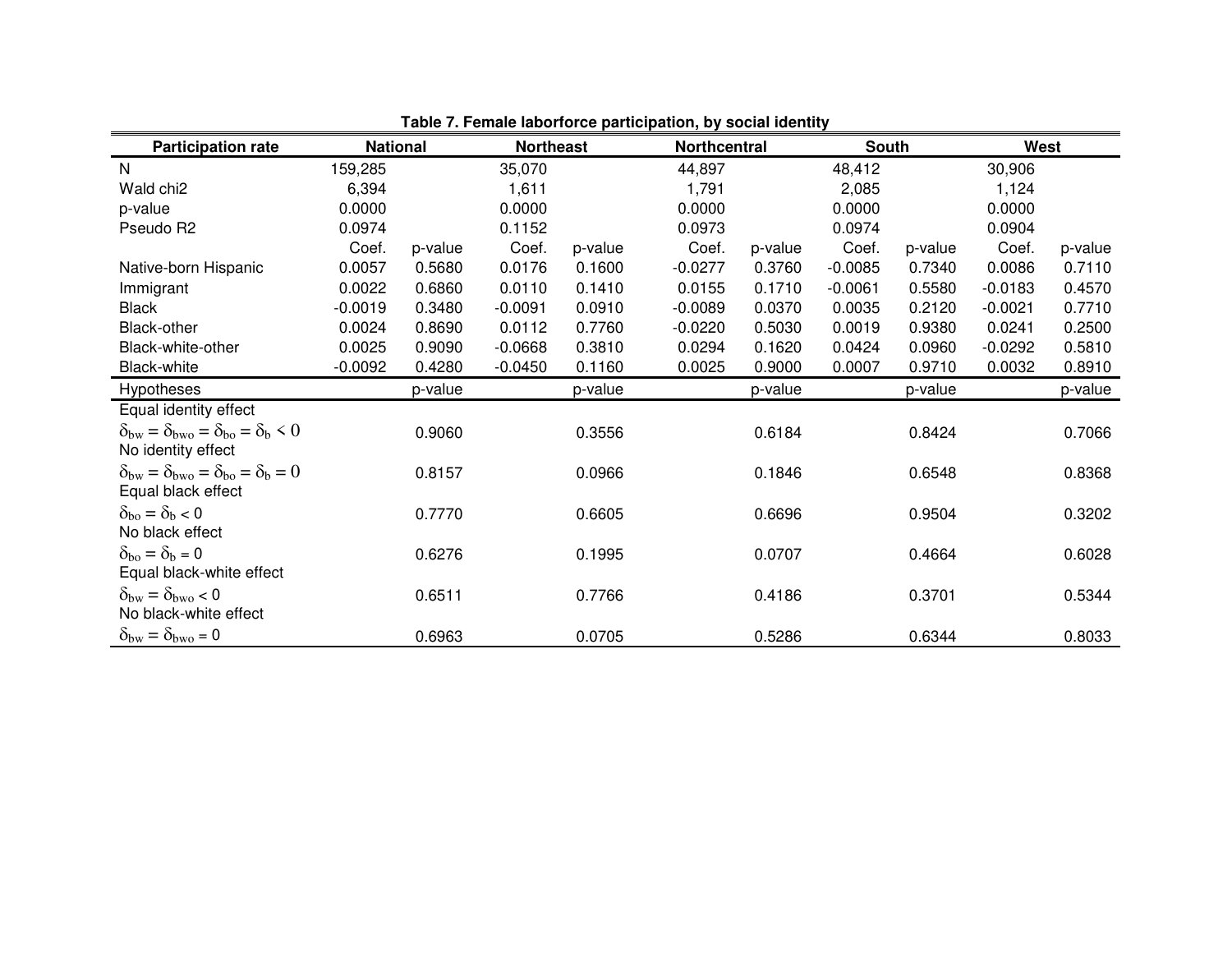|                                                                                                                  |                 |         |                  |         | $\frac{1}{2}$ |         |              |         |           |         |
|------------------------------------------------------------------------------------------------------------------|-----------------|---------|------------------|---------|---------------|---------|--------------|---------|-----------|---------|
| <b>Employment rate</b>                                                                                           | <b>National</b> |         | <b>Northeast</b> |         | Northcentral  |         | <b>South</b> |         | West      |         |
| N                                                                                                                | 159,285         |         | 35,070           |         | 44,897        |         | 48,412       |         | 30,906    |         |
| Wald chi2                                                                                                        | 7,135           |         | 1,632            |         | 2,138         |         | 2,374        |         | 1,170     |         |
| p-value                                                                                                          | 0.0000          |         | 0.0000           |         | 0.0000        |         | 0.0000       |         | 0.0000    |         |
| Pseudo R2                                                                                                        | 0.0858          |         | 0.0930           |         | 0.0918        |         | 0.0882       |         | 0.0755    |         |
|                                                                                                                  | Coef.           | p-value | Coef.            | p-value | Coef.         | p-value | Coef.        | p-value | Coef.     | p-value |
| Native-born Hispanic                                                                                             | 0.0157          | 0.1520  | 0.0277           | 0.0630  | $-0.0238$     | 0.5120  | 0.0193       | 0.4050  | $-0.0025$ | 0.9340  |
| Immigrant                                                                                                        | 0.0149          | 0.0110  | 0.0277           | 0.0010  | 0.0448        | 0.0000  | $-0.0043$    | 0.7050  | $-0.0040$ | 0.8670  |
| <b>Black</b>                                                                                                     | $-0.0320$       | 0.0000  | $-0.0423$        | 0.0000  | $-0.0485$     | 0.0000  | $-0.0223$    | 0.0000  | $-0.0277$ | 0.0050  |
| Black-other                                                                                                      | $-0.0093$       | 0.6570  | 0.0001           | 0.9990  | $-0.0351$     | 0.4150  | $-0.0292$    | 0.4480  | 0.0476    | 0.0420  |
| Black-white-other                                                                                                | $-0.0756$       | 0.0710  | $-0.2017$        | 0.1190  | 0.0228        | 0.5710  | $-0.1347$    | 0.1890  | $-0.0494$ | 0.4970  |
| <b>Black-white</b>                                                                                               | $-0.0299$       | 0.0710  | $-0.0667$        | 0.0750  | $-0.0057$     | 0.8360  | $-0.0368$    | 0.3030  | $-0.0099$ | 0.7520  |
| Hypotheses                                                                                                       |                 | p-value |                  | p-value |               | p-value |              | p-value |           | p-value |
| Equal identity effect                                                                                            |                 |         |                  |         |               |         |              |         |           |         |
| $\delta_{\text{bw}} = \delta_{\text{bwo}} = \delta_{\text{bo}} = \delta_{\text{b}} \leq 0$<br>No identity effect |                 | 0.4883  |                  | 0.3563  |               | 0.3097  |              | 0.5714  |           | 0.1745  |
| $\delta_{\text{bw}} = \delta_{\text{bwo}} = \delta_{\text{bo}} = \delta_{\text{b}} = 0$<br>Equal black effect    |                 | 0.0000  |                  | 0.0000  |               | 0.0000  |              | 0.0000  |           | 0.0113  |
| $\delta_{\rm bo} = \delta_{\rm b} < 0$<br>No black effect                                                        |                 | 0.2938  |                  | 0.4814  |               | 0.7348  |              | 0.8771  |           | 0.0309  |
| $\delta_{\rm bo} = \delta_{\rm b} = 0$<br>Equal black-white effect                                               |                 | 0.0000  |                  | 0.0000  |               | 0.0000  |              | 0.0000  |           | 0.0019  |
| $\delta_{\text{bw}} = \delta_{\text{bwo}} < 0$<br>No black-white effect                                          |                 | 0.2713  |                  | 0.2493  |               | 0.5920  |              | 0.3049  |           | 0.5903  |
| $\delta_{\text{bw}} = \delta_{\text{bwo}} = 0$                                                                   |                 | 0.0109  |                  | 0.0080  |               | 0.8657  |              | 0.1100  |           | 0.6967  |

**Table 8. Female probability of employment, by social identity**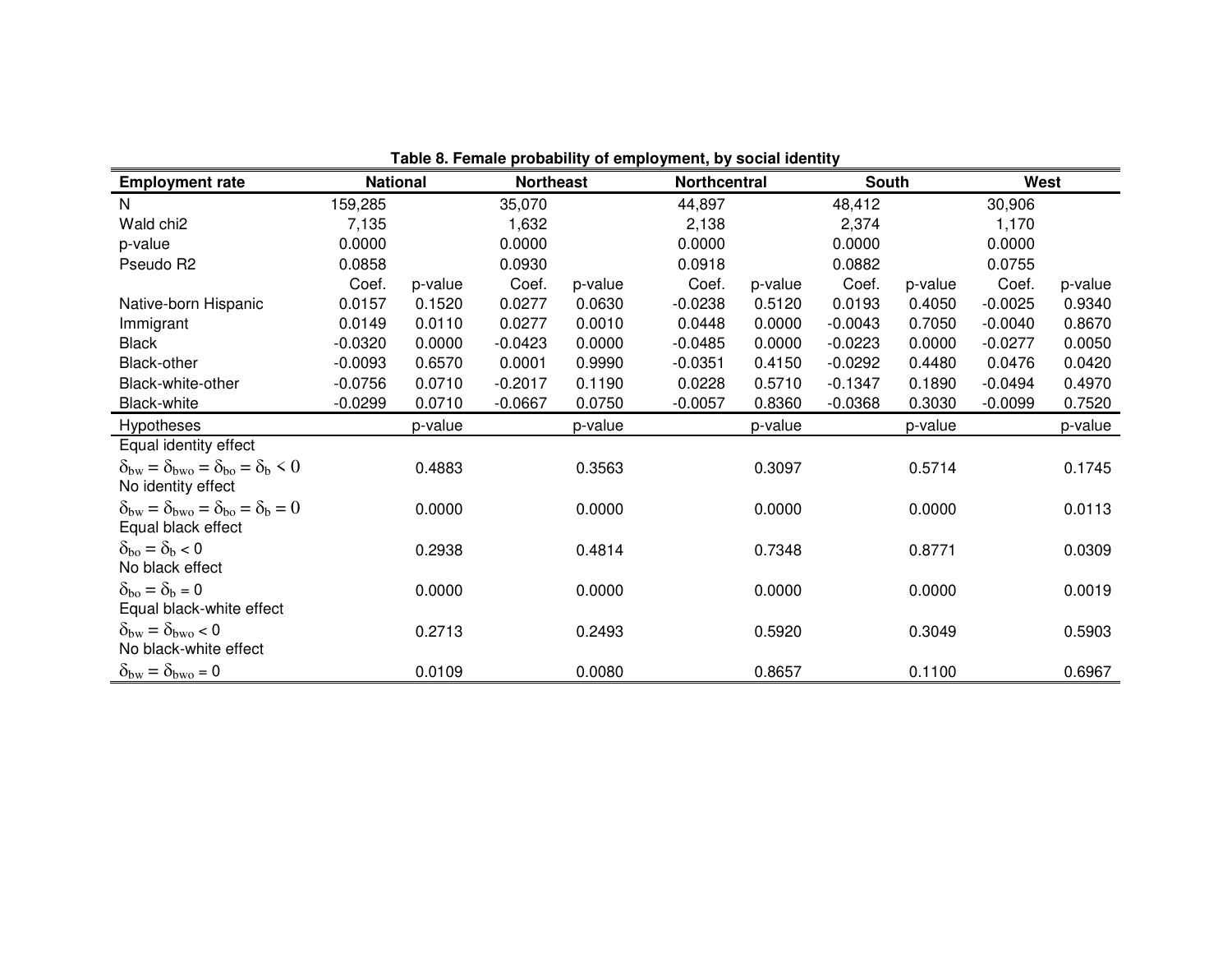| Black - Mixed-race      |           |           | Black v. black-white     |           |           |  |  |  |  |  |
|-------------------------|-----------|-----------|--------------------------|-----------|-----------|--|--|--|--|--|
|                         | Males     | Females   |                          | Males     | Females   |  |  |  |  |  |
|                         |           |           | National                 |           |           |  |  |  |  |  |
| Black (N)               | 21840     | 28701     | Black (N)                | 21840     | 28701     |  |  |  |  |  |
| Mixed-race (N)          | 919       | 1022      | Black-white (N)          | 510       | 574       |  |  |  |  |  |
| Characteristics         | 0.1874    | 0.1547    | Characteristics          | 0.2889    | 0.2719    |  |  |  |  |  |
| Black advantage         | $-0.0011$ | $-0.0007$ | Black advantage          | $-0.0010$ | $-0.0011$ |  |  |  |  |  |
| Mixed-race disadvantage | $-0.0275$ | $-0.0225$ | Black-white disadvantage | $-0.0548$ | $-0.0597$ |  |  |  |  |  |
| Unadjusted differential | 0.1587    | 0.1315    | Unadjusted differential  | 0.2332    | 0.2110    |  |  |  |  |  |
|                         |           |           | Northeast                |           |           |  |  |  |  |  |
| Black (N)               | 3522      | 4691      | Black (N)                | 3522      | 4691      |  |  |  |  |  |
| Mixed-race (N)          | 190       | 229       | Black-white (N)          | 117       | 137       |  |  |  |  |  |
| Characteristics         | 0.1306    | 0.1996    | Characteristics          | 0.1666    | 0.3535    |  |  |  |  |  |
| Black advantage         | 0.0007    | $-0.0014$ | Black advantage          | $-0.0009$ | $-0.0019$ |  |  |  |  |  |
| Mixed-race disadvantage | 0.0409    | $-0.0293$ | Black-white disadvantage | $-0.0438$ | $-0.0699$ |  |  |  |  |  |
| Unadjusted differential | 0.1722    | 0.1690    | Unadjusted differential  | 0.1219    | 0.2817    |  |  |  |  |  |
| Northcentral            |           |           |                          |           |           |  |  |  |  |  |
| Black (N)               | 3995      | 5131      | Black (N)                | 3995      | 5131      |  |  |  |  |  |
| Mixed-race (N)          | 194       | 244       | Black-white (N)          | 115       | 137       |  |  |  |  |  |
| Characteristics         | 0.2358    | 0.2446    | Characteristics          | 0.3689    | 0.3367    |  |  |  |  |  |
| Black advantage         | $-0.0009$ | $-0.0003$ | Black advantage          | $-0.0019$ | $-0.0002$ |  |  |  |  |  |
| Mixed-race disadvantage | $-0.0381$ | $-0.0122$ | Black-white disadvantage | $-0.0870$ | $-0.0353$ |  |  |  |  |  |
| Unadjusted differential | 0.1968    | 0.2321    | Unadjusted differential  | 0.2799    | 0.3012    |  |  |  |  |  |
|                         |           |           | South                    |           |           |  |  |  |  |  |
| Black (N)               | 12209     | 16559     | Black (N)                | 12209     | 16559     |  |  |  |  |  |
| Mixed-race (N)          | 266       | 299       | Black-white (N)          | 137       | 141       |  |  |  |  |  |
| Characteristics         | 0.1618    | 0.0480    | Characteristics          | 0.3026    | 0.1822    |  |  |  |  |  |
| Black advantage         | $-0.0009$ | $-0.0005$ | Black advantage          | $-0.0004$ | $-0.0012$ |  |  |  |  |  |
| Mixed-race disadvantage | $-0.0384$ | $-0.0190$ | Black-white disadvantage | $-0.0305$ | $-0.1420$ |  |  |  |  |  |
| Unadjusted differential | 0.1224    | 0.0285    | Unadjusted differential  | 0.2717    | 0.0390    |  |  |  |  |  |
|                         |           |           | West                     |           |           |  |  |  |  |  |
| Black (N)               | 2114      | 2320      | Black (N)                | 2114      | 2320      |  |  |  |  |  |
| Mixed-race (N)          | 269       | 250       | Black-white (N)          | 141       | 159       |  |  |  |  |  |
| Characteristics         | 0.2789    | 0.2814    | Characteristics          | 0.3848    | 0.3516    |  |  |  |  |  |
| Black advantage         | $-0.0043$ | $-0.0039$ | Black advantage          | $-0.0047$ | $-0.0012$ |  |  |  |  |  |
| Mixed-race disadvantage | $-0.0300$ | $-0.0410$ | Black-white disadvantage | $-0.0049$ | $-0.0024$ |  |  |  |  |  |
| Unadjusted differential | 0.2446    | 0.2365    | Unadjusted differential  | 0.3752    | 0.3480    |  |  |  |  |  |

#### **Table 9a. Oaxaca-Ransom wage decomposition: Black-only v. mixed-race African Americans**